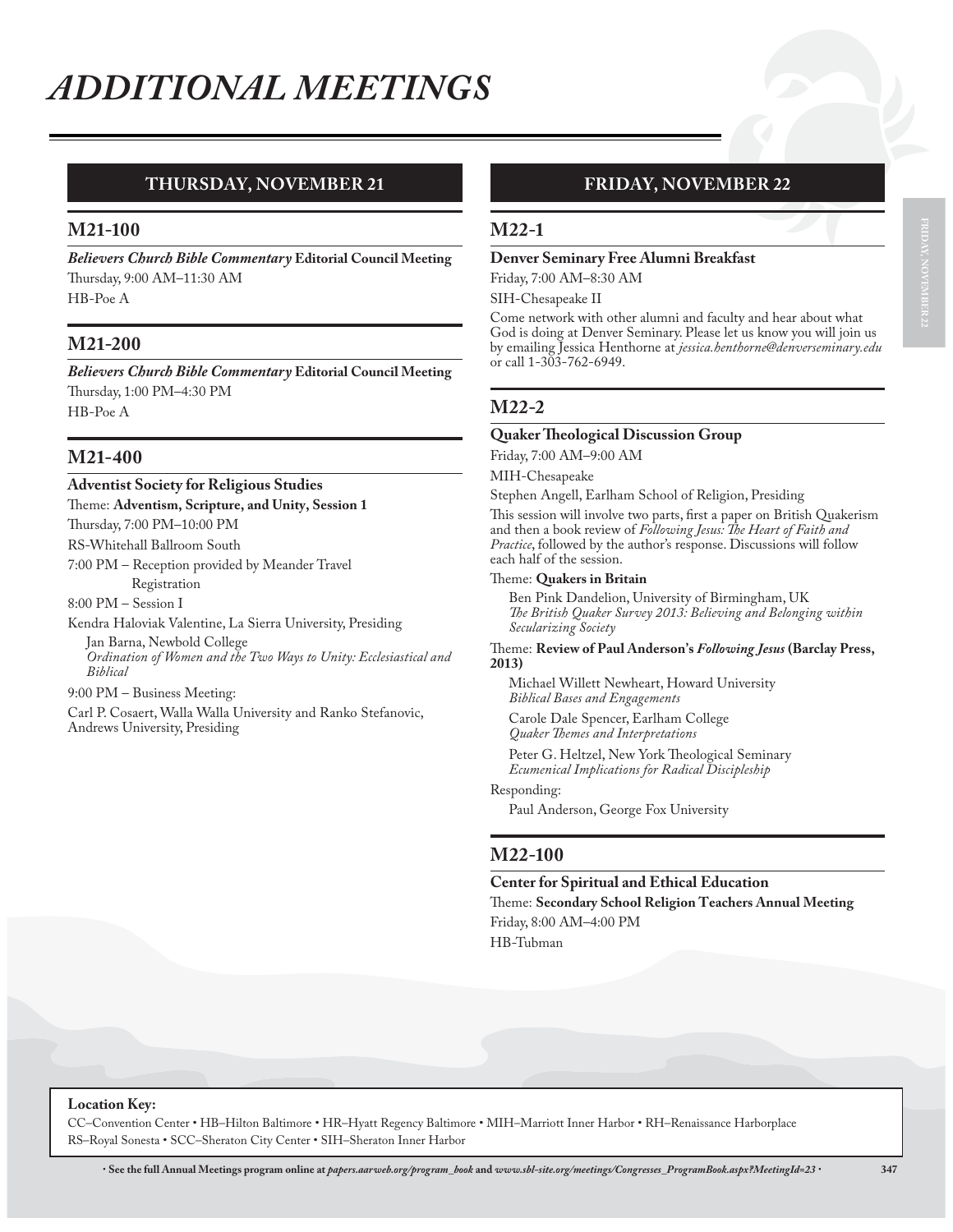# **FRIDAY, NOVEMBER 22**

### **M22-108**

**Adventist Society for Religious Studies**

Theme: **Adventism, Scripture, and Unity, Session 2**

Friday, 8:30 AM–12:00 PM RS-Whitehall Ballroom South

8:30 AM – Devotional

Jiri Moskala, Andrews University

8:45 AM – Business Meeting:

Carl P. Cosaert, Walla Walla University and Ranko Stefanovic, Andrews University, Presiding

9:00 AM – Session II

Erhart Gallos, Andrews University, Presiding Hanz Gutierrez, Italian Theological Seminary *Bible and Adventism: A Monocentric or a Polycentric Unity*

Olive J. Hemmings, Washington Adventist University *Higher Criticism and the Resistance to Women's Ordination: Unmasking the Issue*

Robert Johnston, Andrews University *Unity and Diversity in the New Testament and Early Church*

10:20 AM – Break

10:30 AM – Session III

Ginger Hanks Harwood, La Sierra University, Presiding Richard Rice, Loma Linda University,

*Inerrancy, Adventism, and Church Unity*

Denis Kaiser, Andrews University *The Word, the Spirit of Prophecy, and Mutual Love: Lessons from the "Daily" Controversy for Conflict Resolution*

Michael Campbell, Adventist International Institute of Advanced Studies *Adventism, Unity, and the Development of a Statement of* 

*Fundamental Beliefs*

11:50 AM – Business Meeting

Carl P. Cosaert, Walla Walla University and Ranko Stefanovic, Andrews University, Presiding

# **M22-101**

### **Dharma Academy of North America (DANAM)**

Theme: **Charisma and Controversy: Gurus of the Jain Tradition**

Friday, 9:00 AM–11:00 AM

HB-Key 1

Anne Vallely, University of Ottawa, Presiding

Samani Unnata Prejna, Florida International University *The Sacred and the Secular in the Life of Acharya Tulsi*

Pankaj Jain, University of North Texas, and Vasant Joshi, Osho World Foundation

*Osho: The Ultra-Modern Trans-Jain Guru of Twentieth Century* Kamini Gogri, University of Mumbai

*Guru Bhakti and Panca Parmesthis in the Thought of Raj Chandra*

## **M22-102**

*Believers Church Bible Commentary* **Editorial Council Meeting** Friday, 9:00 AM–11:30 AM HB-Chase

## **M22-103**

*Review and Expositor* **Editorial Board Meeting** Friday, 9:00 AM–12:00 PM HB-Ruth

## **M22-104**

**Fund for Theological Education Alumni Consultation** Friday, 9:00 AM–12:00 PM HB-Johnson A

## **M22-109**

### **Accordance Bible Software Training Seminar (free)**

Friday, 9:00 AM–5:00 PM

Old Otterbein United Methodist Church, Fellowship Hall (Adjacent to the Convention Center) 112 West Conway Street, Baltimore, MD 21201

## **M22-105**

### **Dharma Academy of North America (DANAM)**

Theme: **Buddhist Women Masters**

Friday, 11:00 AM–1:00 PM

HB-Key 1

Karma Lekshe Tsomo, University of San Diego, Presiding

Nona Olivia, Sati Center for Buddhist Studies, Redwood City, CA

*The Women Masters of the Therigatha*

Victoria Kennick, University of Maryland University College *Wherefore the Tears, Prajāpatī? Moving Gautama Buddha's Aunt from the Page into Cultural Context*

Karma Lekshe Tsomo, University of San Diego *Illustrating the Way: The Life and Times of Bhiksuni Shig Hiu Wan*

Linda Jean LaMacchia, University of Maryland University College

*Buddhist Women Masters of Kinnaur: Why Don't Nuns Sing about Nuns?*

Holly Gayley, University of Colorado *Heroine in Troubled Times: The Miracles of Khandro Tāre Lhamo during the Socialist Transformation of Tibet*

Zhargal Aiakova, Buryat State Academy of Agriculture *Tenzin Chodron: A Scholar Nun of Post-Soviet Buryatia*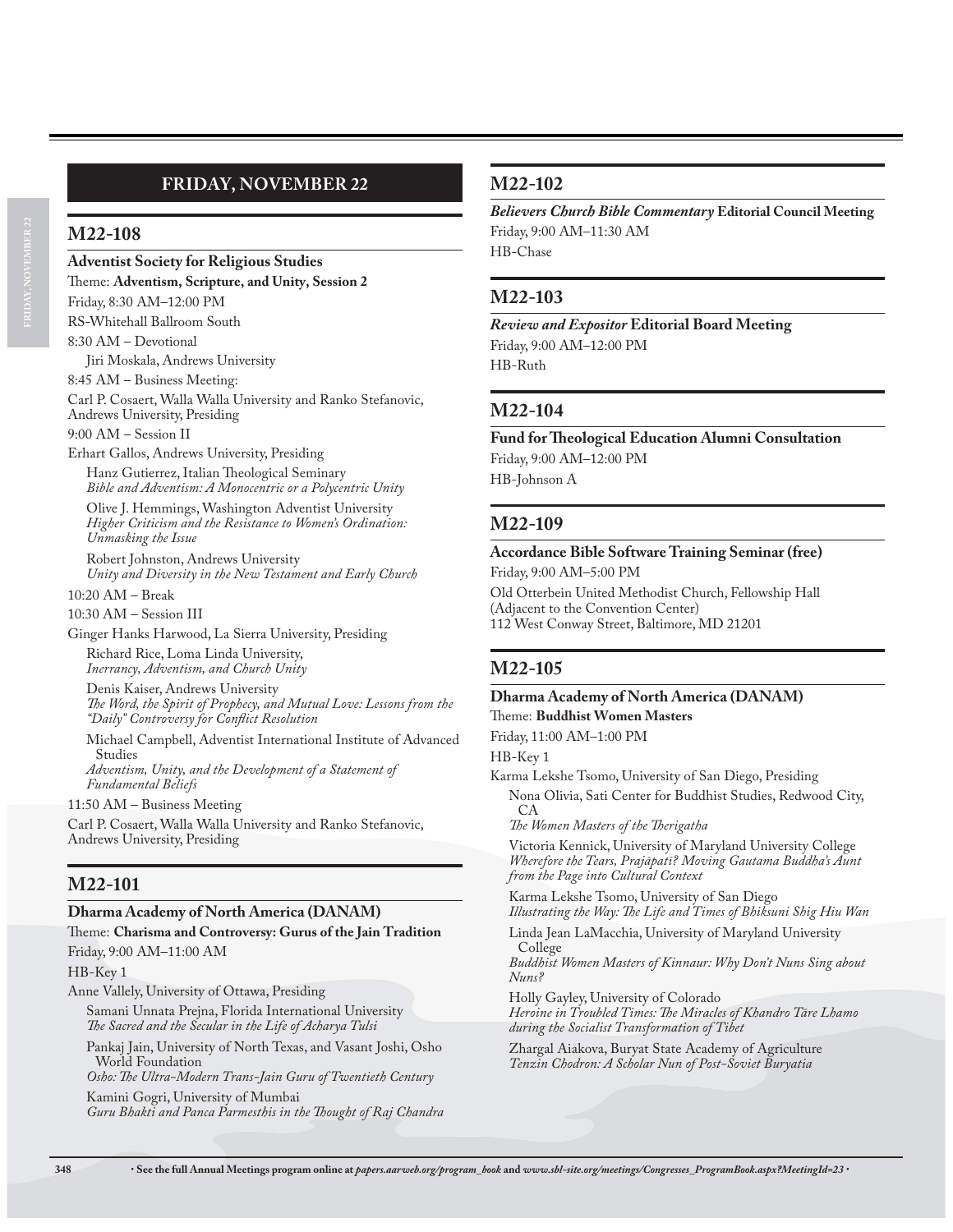## **M22-110**

**Hispanic Theological Initiative Consortium Member Council Meeting** Friday, 11:00 AM–3:00 PM MIH-Stadium Ballroom 2

# **M22-106**

**Forum on Religion and Ecology at Yale University Annual Luncheon** Friday, 11:30 AM–1:30 PM CC-319

# **M22-111**

**Church Publishing, Inc.** Theme: **Introduction to Seabury Online** Friday, 12:00 PM–1:30 PM MIH-Stadium Ballroom 3 Church Publishing, Inc. is announcing a new online resource for academic articles and papers.

# **M22-107**

**Bukkyo Dendo Kyokai (BDK) America** Theme: **Numata Chair Coordinators Meeting** Friday, 12:00 PM–5:00 PM HB-Key 2

# **M22-200**

*Believers Church Bible Commentary* **Editorial Council Meeting** Friday, 1:00 PM–4:30 PM HB-Chase

## **M22-201**

**Logos Bible Software** Theme: **Principles and Strategies for Analyzing New Testament Greek Discourse: An Introductory Workshop**

Friday, 1:00 PM–4:30 PM

HB-Paca

Steven Runge, Logos Bible Software and Stellenbosch University, and Jenny Read-Heimerdinger, University of Wales, Trinity Saint David, Presiding

Stephen Carlson, Uppsala University, Presiding

This interactive workshop introduces graduate students and scholars to the application of discourse studies to New Testament exegesis. It offers an accessible overview of foundational concepts, and does not require a specialized knowledge of linguistics. The instructors lead sessions describing linguistic devices used for structuring or organizing a discourse. This knowledge is then applied to exegesis of select New Testament passages. The workshop concludes with a question and answer period. For more specific information about the workshop, please email *discoursegrammar@logos.com*.

## **M22-208**

## **Explorations in Theology and the Apocalyptic**

Theme: *Theses on Kingdom-World-Church*

Friday, 1:30 PM–3:30 PM

MIH-University Ballroom 1

Nathan Kerr, Ry Siggelkow, and Halden Doerge will present their *Theses on Kingdom-World-Church*, the basis of a forthcoming coauthored volume on apocalyptic ecclesiology.

## **M22-203**

**Theology and Ethics Colloquy Meeting** Friday, 1:30 PM–5:30 PM HB-Carroll A

## **M22-209**

**Adventist Society for Religious Studies** Theme: **Adventist, Society, and Unity, Session 3** Friday, 1:30 PM–5:30 PM RS-Whitehall Ballroom South 1:30 PM - Session IV Douglas Morgan, Washington Adventist University, Presiding Charles Scriven, Kettering College *Living the Peace of Christ: Conflict, Reconciliation, and the Healing of Adventism* Davide Sciarabba, Andrews University *A Lesson of Unity from Catholicism: the Experience of Maurice Blondel and Alfred Loisy During the Challenge of Modernism* Reimar Vetne, Montemorelos University *The Book of Daniel as a Unifying Vision for "Conservative" and "Progressive" Adventists* 3:00 PM - Business Meeting Carl P. Cosaert, Walla Walla University and Ranko Stefanovic, Andrews University, Presiding 3:30 PM - Sectional Meetings Charles Scriven, Kettering College of Medical Arts *Christian Ethics* Martin Hanna, Andrews University *Christian Theology and History*

### **Location Key:**

CC–Convention Center • HB–Hilton Baltimore • HR–Hyatt Regency Baltimore • MIH–Marriott Inner Harbor • RH–Renaissance Harborplace RS–Royal Sonesta • SCC–Sheraton City Center • SIH–Sheraton Inner Harbor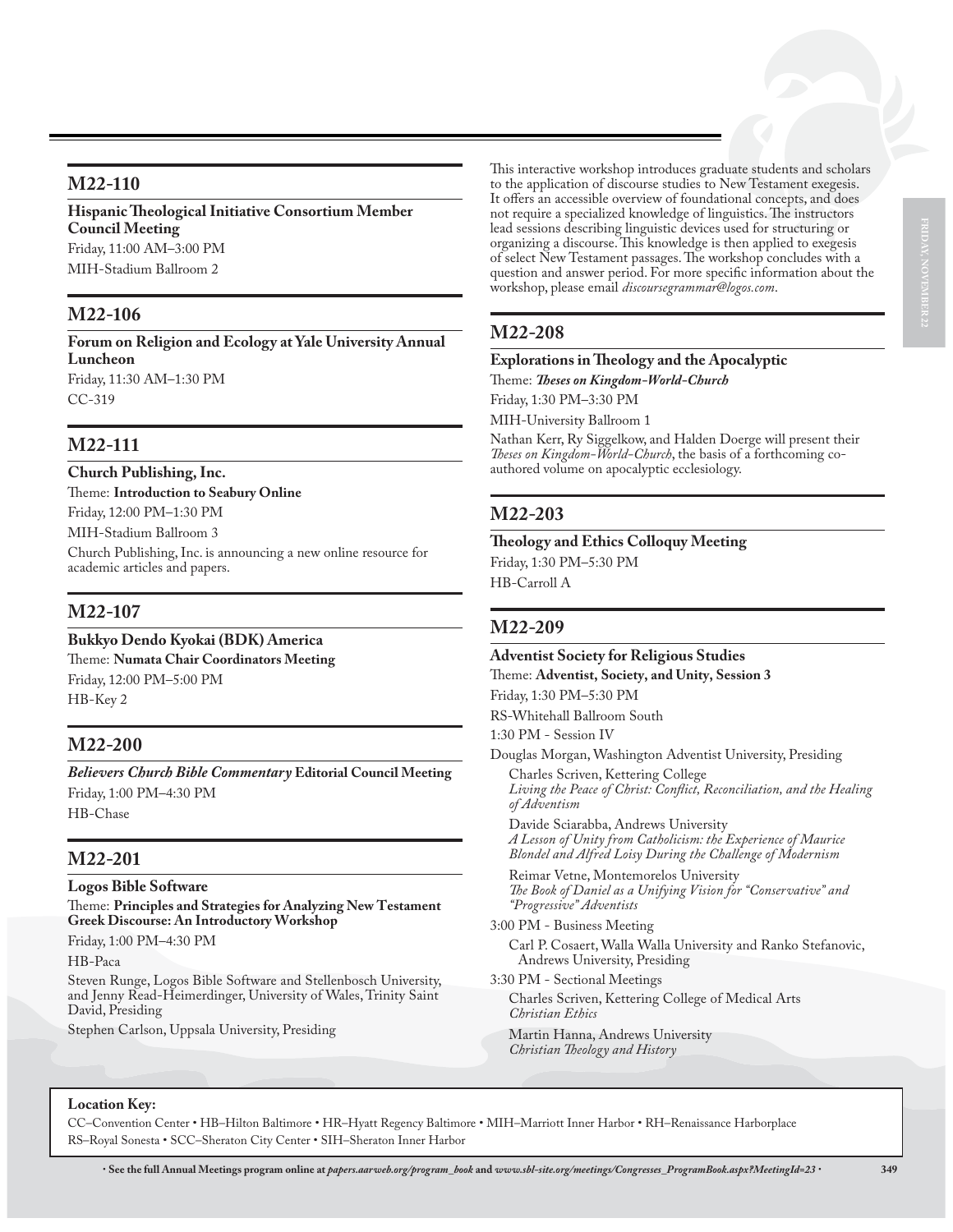# **FRIDAY, NOVEMBER 22**

Agniel Samson, Oakwood University *New Testament*

Jacques Doukhan, Andrews University *Old Testament*

Abigail Zdoukhan, Queens College *Philosophy*

Ernie Furness, Southwestern California Conference *Practical Theology*

Carla Gober-Park, Loma Linda University *Religion and Culture*

Ernie Bursey, Florida Hospital College *World Religions/Missiology*

4:30 PM - Special Meetings

Agniel Samson, Oakwood University *Black Theology Group*

Ginger Hanks-Harwood, La Sierra University and Trisha Famisaran, La Sierra University *Women in Theology Group*

# **M22-204**

#### **Dharma Academy of North America (DANAM)** Theme: **Swami Vivekananda: A Modern Hindu Master and His Global Relevance**

Friday, 2:00 PM–4:30 PM

HB-Key 1

Jeffery D. Long, Elizabethtown College, Presiding

James Madaio, University of Manchester *The Problematic Alterity of "Neo"-Vedānta: Swami Vivekananda, 9LG\ƘUDΧ\D, and the Scholarly Construction of Neo-Vedānta*

Pravrajika Vrajaprana, Vedanta Society of Southern California, Los Angeles

*Vivekananda as Agent for Change in America's Religious Landscape*

Ramdas Lamb, University of Hawai'i *Swami Vivekananda: Inspiring Awareness through Education*

Neela Bhattacharya-Saxena, Nassau Community College *"Kali the Mother": Vivekananda, Ramkrishna and the Primacy of the Mother Principle*

Anna Pokazanyeva, University of California, Santa Barbara *Masters of the God Particle: Vivekananda's Science of Yoga and the Quantum Leap of Paramahansa Yogananda*

Ithamar Theodor, Haifa University *Howard Resnick Rationalizing the Theology of Bhaktivedanta Swami*

## **M22-205**

# **International Society for Science and Religion**

Theme: **New Challenges in Science and Religion**

Friday, 2:00 PM–5:00 PM

HB-Johnson B

This is the first of three sessions sponsored by the International Society for Science and Religion on emerging scholarship in the field. Free of charge to all participants, this session explores the next phase of academic work in science and religion related specifically to recent developments in human origins research. Invited speakers include Ian Barbour, Phil Clayton, Robert Russell, Michael Spezio, and Nancy Howell. For more information contact Ron Cole-Turner at *coleturn@ pts.edu*.

## **M22-210**

### **Glo Pent Consultation on Pentecostalism in the Americas** Friday, 2:00 PM–5:00 PM

MIH-University Ballroom 2

## **M22-206**

### **Ecclesiology and Ethnography**

Theme: **Normative and Empirical Modes in Fieldwork: A Conversation with a Theologian and a Social Scientist**

Friday, 3:00 PM–5:00 PM

CC-303

The session raises the difficult question of how normative claims work within fieldwork. The conversation is driven by the realization that the relation of the theological to the empirical is central for those involved in the ecclesiology and ethnography conversation, yet clearly social scientists (sociologists and anthropologists, especially) grapple with similar dynamics. To provoke deeper engagement with these issues, theologian- ethnographer Todd Whitmore (Notre Dame) and sociologist-ethnographer Gerardo Marti (Davidson) both will speak to these issues. Invited responses will launch a conversation among attendees. The session will close with an update on the work of the Ecclesiology and Ethnography Network, including the official launching of the new journal *Ecclesial Practices: A Journal of Ecclesiology and Ethnography* published by Brill. We anticipate the first volume will be available at the Annual Meetings.

# **M22-207**

## **Graduate Workgroup in Political Theology**

Friday, 3:00 PM–6:00 PM HB-Key 3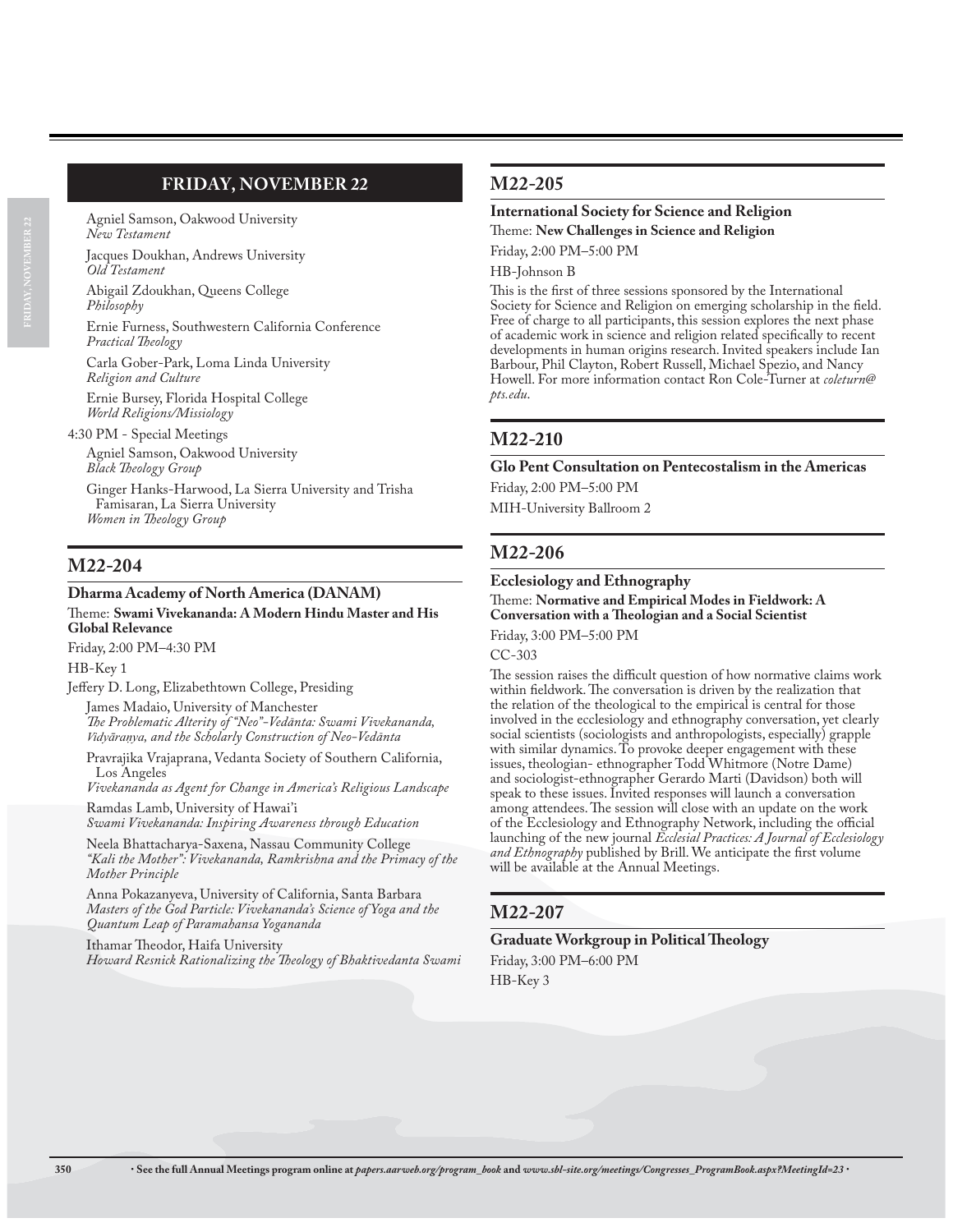## **M22-300**

### **Feminist Liberation Theologians' Network Meeting**

Friday, 4:00 PM–6:00 PM

HB-Key 5

The Network will discuss the development of ideas over several generations of feminist liberation theology. Young scholars will introduce concepts and colleagues shaping their thinking. Discussion will follow their short presentations. All are welcome. RSVP: Mary E. Hunt, Women's Alliance for Theology, Ethics and Ritual (WATER), 301 589-2509, *mhunt@her.com* or Elisabeth Schüssler Fiorenza, Harvard Divinity School, *eshussler@hds.harvard.edu*.

Panelists:

Nikki Young, Bucknell University

Robyn Henderson-Espinoza, University of Denver and Iliff School of Theology

Monica Melanchthon, MCD University of Divinity, Australia

## **M22-301**

#### **Art/s of Interpretation Group**

Theme: **Interpreting the Arts: Transcultural Transcriptions and Transgressions I - Visual Art**

Friday, 4:00 PM–6:30 PM

CC-313

Eglute Trinkauskaite, Maryland Institute College of Art, Presiding

Jennifer Reid, University of Maine, Farmington *Wild Women of the Woods: D'Sonoqua and Emily Carr*

Isabel Laack, Harvard University *Painting and Writing in Early Colonial Mexico: Transcultural Forms of Communication and Representation*

James Anthony Noel, San Francisco Theological Seminary *The Limits of the Enlightenment and French Revolution in Jean-Baptiste Belly's Black Body*

Rachel E. Harding, University of Colorado, Denver *John Biggers and Daniel Minter: Afro-Atlantic Iconographies of the Sacred*

David Carrasco, Harvard University *Interpreting the Art of Mexican Migration or How I Fell into a Sixteenth Century Aztec Map and Found My Way Home*

#### Responding:

Charles H. Long, Chapel Hill, NC

## **M22-303**

#### **Dharma Academy of North America (DANAM)** Theme: **Masters, Magicians, and Mystics: Inter-Dharma Disquistions**

Friday, 4:30 PM–6:30 PM

HB-Key 1

Ellen Goldberg, Queen's University, Presiding

Verena Meyer, University of Wisconsin *God the Trickster: Divine Authority and Liminality in the Javanese Wayang Play*

Jonathan Loar, Emory University *Common Sense/Medical Opinion vs. Faith and Forbearance: Epistemological Conflicts in Shirdi Sai Baba Miracle*

Tanya Storch, University of the Pacific *Master Hsing Yun's Dream of the Buddha-Land for Humanity*

Smita Kothari, Arizona State University *Acharya Tulsi: A Pragmatic, Charismatic, and Controversial Guru*

Neelima Shukla-Bhatt, Wellesley College *Gandhi's Interpretation of Sanatan Dharma and Vaishnavism: The Spectre of Narasinh Mehta*

## **M22-304**

#### **Society for the Study of Native American Religious Traditions Annual Meeting**

Friday, 4:30 PM–6:30 PM

HB-Johnson A

The Society's annual meeting is open to anyone with an interest in Native American sacred traditions.

## **M22-305**

#### **Stone-Campbell Journal Reception**

#### Theme: **A Conversation about the Jesus of History**

Friday, 5:00 PM–6:30 PM

SIH-Harborview

SCJ invites friends, colleagues from all streams who identify with the Stone-Campbell Movement tradition for fellowship, light refreshments, and interesting conversation. For additional information contact William Baker at *scjeditor@aol.com*.

Chris Keith, St. Mary's University College *Jesus' Literacy: Scribal Culture and the Teacher from Galilee* (T&T Clark, 2011)

Chris Keith, St. Mary's University College *Jesus Against the Scribal Elite: The Origins of the Conflict* (Baker, Forthcoming)

Jeff Peterson, Austin Graduate School of Theology *Folly to Gentiles: The Death and Resurrection of Jesus in the Faith of the First Christians* (Baker, Forthcoming)

#### **Location Key:**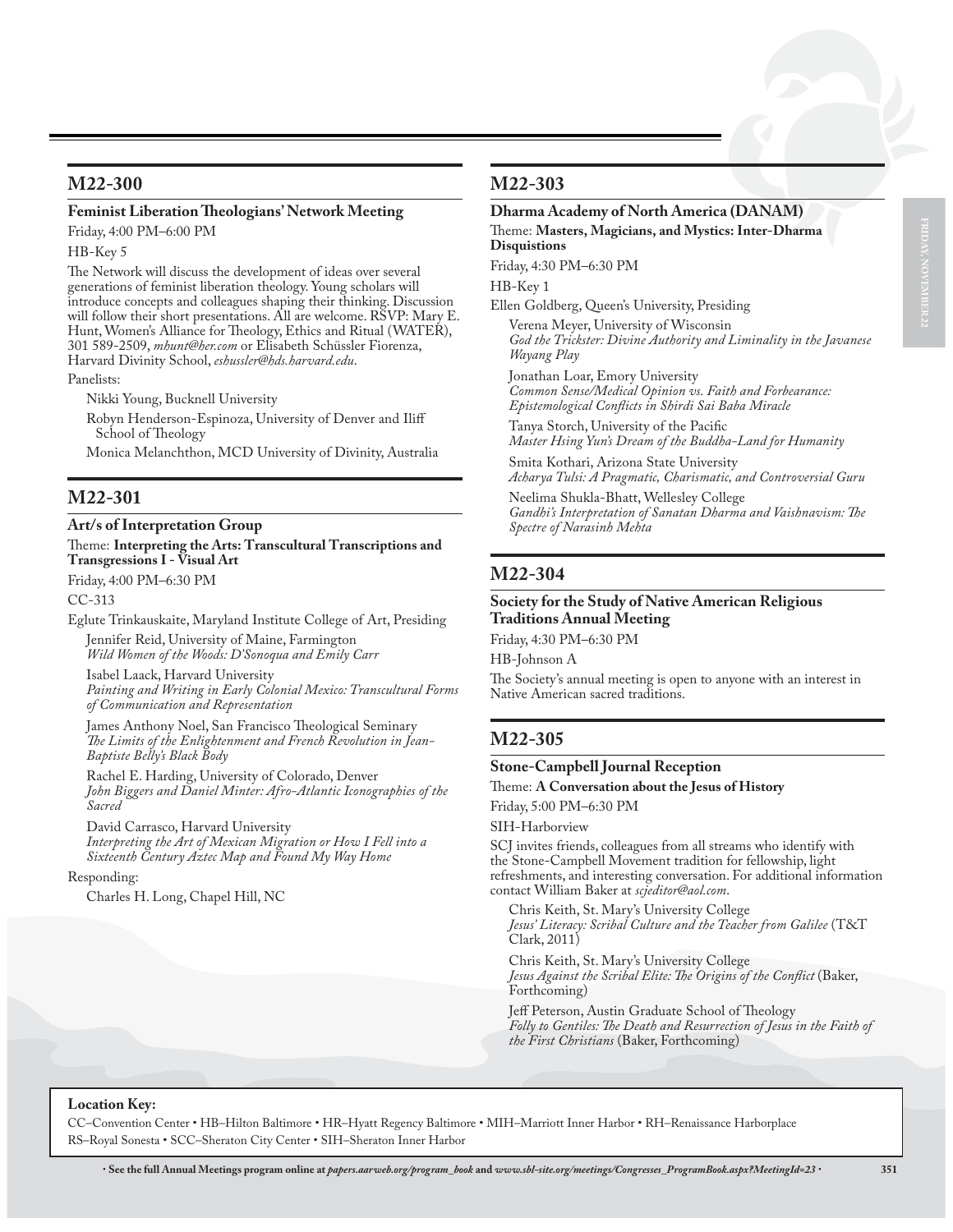# **FRIDAY, NOVEMBER 22**

## **M22-306**

**Grawemeyer Award in Religion 2013 Winner: Leila Ahmed's**  *A Quiet Revolution* **(Yale University Press, 2011)** Friday, 5:30 PM–7:00 PM HB-Douglass

### **M22-407**

#### **Adventist Society for Religious Studies Theme: Session VI: Dinner Meeting and Presidential Addresses with Adventist Theological Society**

Friday, 6:00 PM–9:30 PM

Miracle Temple SDA Church, 100 S. Rock Glen Road Carr Mark, Kettering College, and Lael Caesar, *Adventist Review*, Presiding

Tom Shepherd, Andrews University *ATS Presidential Address: The Scholar and the Word of God: Reflections on 2 Peter 1:16–21*

Carl P. Cosaert, Walla Walla University *ASRS Presidential Address: Paul and the Corinthians: Reflections on Church Unity*

## **M22-400**

## **General Board of Higher Education and Ministry**

Theme: **Women of Color Scholars Reception**

Friday, 6:30 PM–8:00 PM

HB-Armistead

## **M22-401**

## **International Society for Science and Religion**

Theme: **New Challenges in Science and Religion**

Friday, 7:00 PM–8:30 PM

### CC-338

This is the keynote event in a series of three sessions sponsored by the International Society for Science and Religion on emerging scholarship in the field. Free of charge to all participants, this event charts a vision for new academic research in science and religion, one that builds upon the achievements of the last thirty years while engaging new and emerging issues. For more information contact Ron Cole-Turner at *coleturn@pts.edu*.

#### Panelists:

Ian G. Barbour, Carleton College Philip Clayton, Claremont School of Theology Robert Russell, Center for Theology and Natural Sciences Michael Spezio, Scripps College Nancy R. Howell, Saint Paul School of Theology

### **M22-402**

#### **HarperOne**

Theme: *Image and Imagination***: Celebrating the Legacy of C. S. Lewis**

Friday, 7:00 PM–9:00 PM

HB-Holiday 6

On the anniversary of the passing of C. S. Lewis fifty years ago this very night, we celebrate and reflect on why his most significant works continue to be bestsellers so long after the time of their writing. The evening not only highlights Lewis's most significant and endearing works but also announces the newest edition of his canon, Cambridge University Press's *Image and Imagination*.

### **M22-403**

#### **Mennonite Scholars and Friends Reception**

Friday, 7:00 PM–9:00 PM

SIH-Potomac

## **M22-404**

#### **Word Made Fresh**

Friday, 7:00 PM–9:00 PM

CC-303

Mark H. Mann, Point Loma Nazarene University, Presiding The Word Made Fresh seeks to stimulate creative dialog among evangelically oriented Christian scholars from diverse backgrounds about pressing issues in contemporary theology. Sponsored by Azusa Pacific University and Point Loma Nazarene University

Lisa Sharon Harper, *Sojourners Shalom and the Fall*

Responding:

Neff David, *Christianity Today*

## **M22-405**

*Religious Studies Review* **Annual Editorial Board Meeting** Friday, 7:00 PM–9:00 PM

MIH-Stadium Ballroom 4

### **M22-406**

**Lesbian, Gay, Bisexual, Transgender, Queer Caucus Meeting** Friday, 7:30 PM–9:00 PM MIH-University Ballroom 3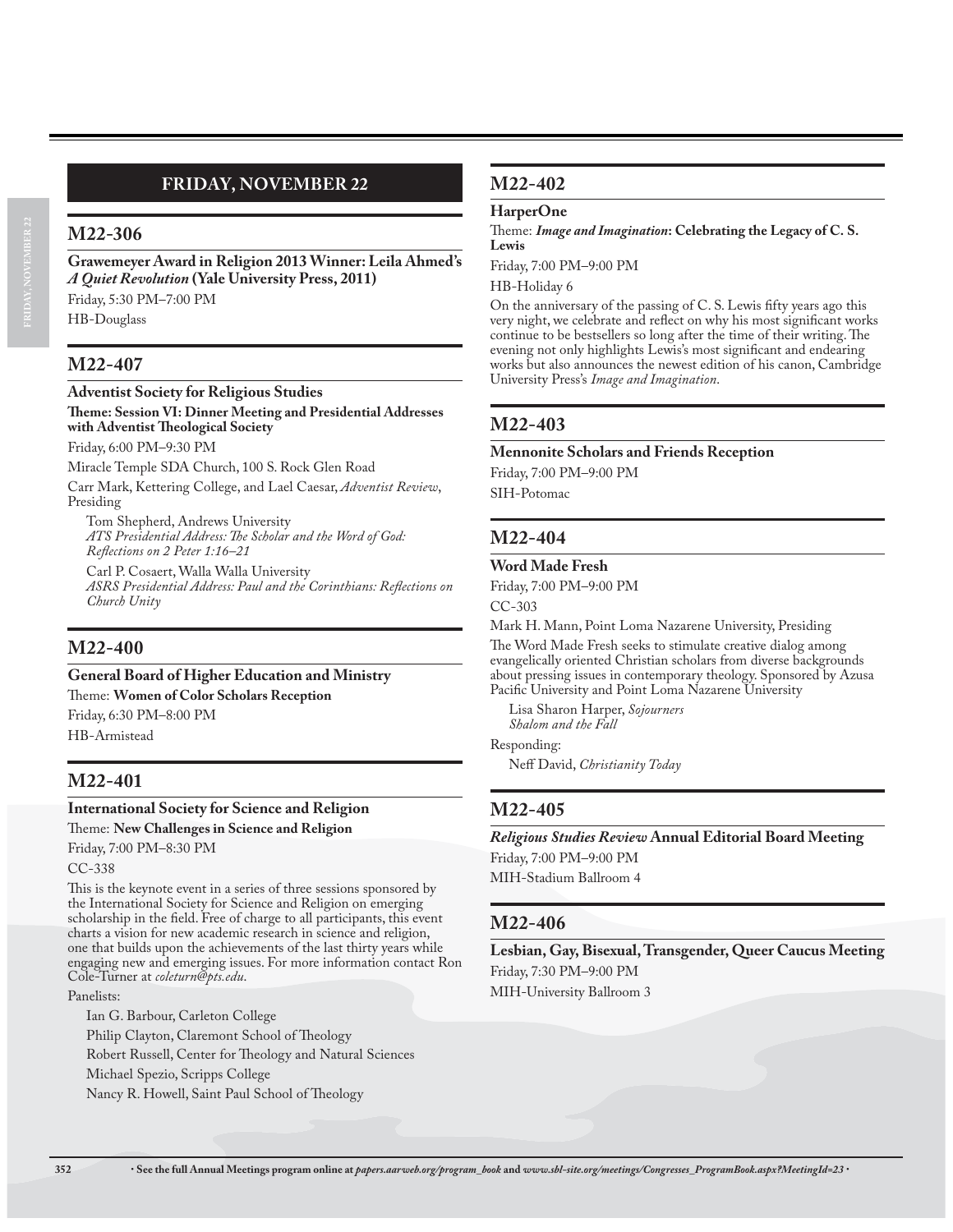# **SATURDAY, NOVEMBER 23**

## **M23-5**

#### **Friends of China Academic Consortium**

Saturday, 7:30 AM–9:00 AM CC-314-315

This is a networking event for Christian scholars who are interested in China, its religion, philosophy and worldview. We have friends from mainland China to share their needs in the theological field, as well as North American scholars to share their exchange experiences. Learn about CAC membership, which invites individuals, universities and seminaries to participate in a dialogue between academics in North America and China.

# **M23-6**

### **Interfaith Youth Core and Council of Independent Colleges** Theme: **Teaching Interfaith Understanding: Seminars for Faculty**

Saturday, 8:00 AM–9:00 AM

#### MIH-Stadium Ballroom 2

The Council of Independent Colleges (CIC) and Interfaith Youth Core (IFYC) are pleased to announce two multidisciplinary seminars on Teaching Interfaith Understanding in the summer of 2014 for fulltime faculty members at CIC member colleges and universities. The seminars are intended to equip faculty members with knowledge and perspective that will help them strengthen the teaching of interfaith understanding, develop new courses and other resources, and encourage the development of a growing network of faculty members who are committed to teaching this subject.

Join seminar directors Catherine Cornille, Boston College, and Eboo Patel, Interfaith Youth Core, for a conversation on the shape of the seminars and to learn more about the project. Catherine Cornille, along with Diana Eck, Harvard University, will lead the first seminar in Boston, June 15–19, 2014, and Eboo Patel, along with Laurie Patton, Duke University, will lead the second seminar in Chicago, August 3-7, 2014. For more information or to apply, visit *www.cic.edu/TeachingInterfaith*.

# **M23-111**

### **Theopoetics Working Group**

Theme: **Applied Theopoetics and Popular Culture** Saturday, 9:00 AM–11:00 AM

## HR-Frederick

The Theopoetics Working Group welcomes all interested in the impact of employing embodied and non-propositional language in areas of theological exploration. Does it simply yield "vague language," and/or does it provide a substantive contribution to discourse pertaining to the Divine?

This gathering should provide an opportunity for mutual engagement for those whose studies and/or practices fall in the intersection of theological thought, embodiment, poetics, faith, and religion.

The panel is not for the purposes of showcasing religious poetry: content should primarily be focused on a reflection of the impact of poetic perspectives on theological thought.

This year the particular focus of our gathering is on theopoetics and popular culture as well as the concrete application of theopoetic insight in faith-based contexts.

Additional information at *Theopoetics.net*

# **M23-100**

### **Dharma Academy of North America (DANAM)**

Theme: **Book Review Panel:** *Woman and Goddess in Hinduism: Reinterpretations and Re-envisionings* **(Palgrave MacMillan, 2011)** Saturday, 9:00 AM–11:30 AM

MIH-Stadium Ballroom 4

Kusumita P. Pedersen, Saint Francis College, Presiding Panelists:

Kathleen M. Erndl, Florida State University

Jeffery D. Long, Elizabethtown College

Christopher Chapple, Loyola Marymount University

Antoinette DeNapoli, University of Wyoming

Graham M. Schweig, Christopher Newport University

Responding:

Tracy Pintchman, Loyola University, Chicago

Rita Sherma, University of Southern California

Arvind Sharma, McGill University

Francis X. Clooney, Harvard University

Laurie Louise Patton, Duke University

Phyllis Herman, California State University, Northridge

Neela Bhattacharya Saxena, Nassau Community College

Rick Jarrow, Vassar College

- Veena Howard, University of Oregon
- Loriliai Biernacki, University of Colorado
- Karen Pechilis, Drew University

### **Location Key:**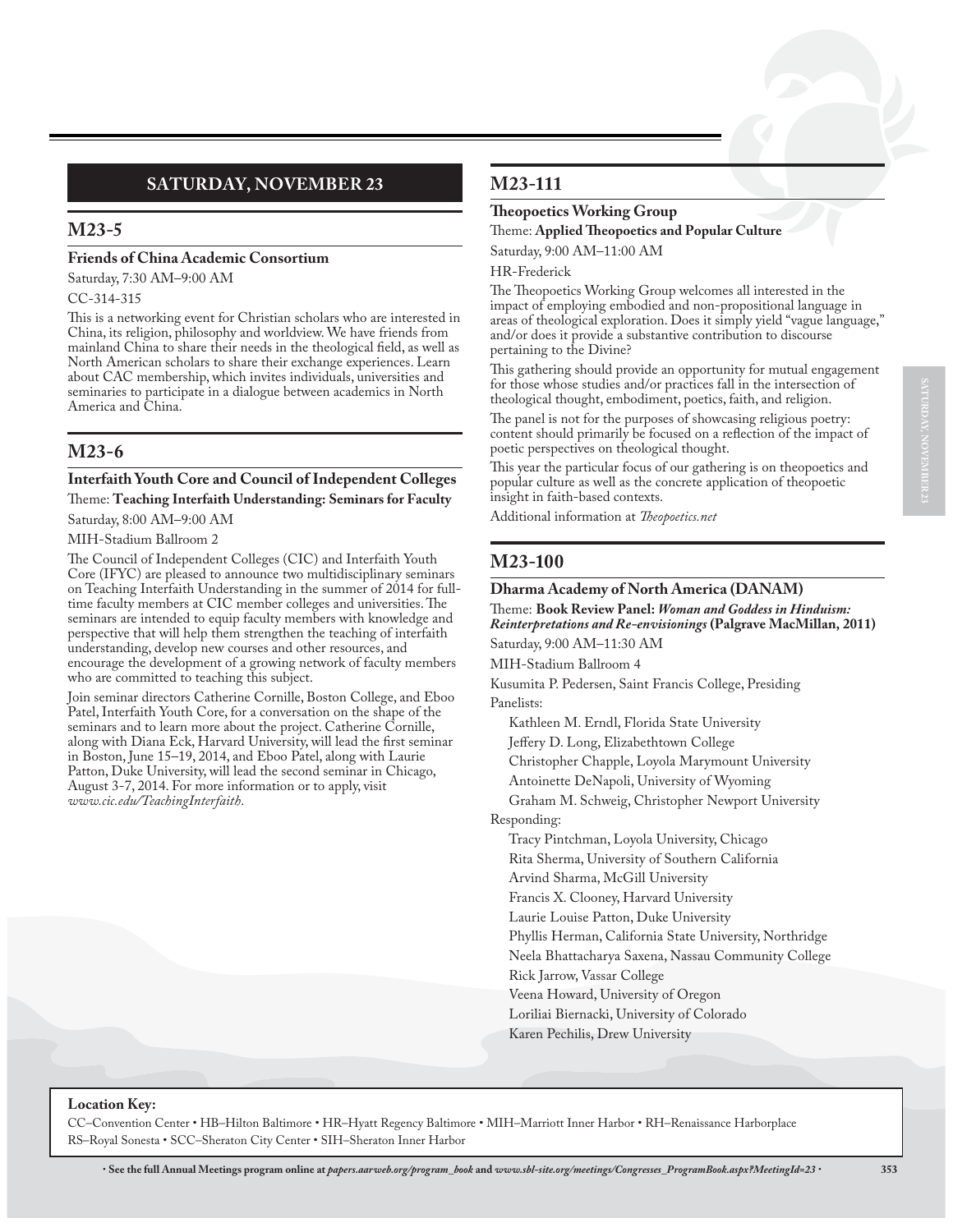### **Mennonite Scholars and Friends**

Theme: **From "Creation Care" to "Watershed Discipleship": An Anabaptist Approach to Ecological Theology and Practice** Saturday, 9:00 AM–11:30 AM

HB-Key 5

**SATURDAY, NOVEMBER 23**

Laura Schmidt Roberts, Fresno Pacific University, Presiding

Further information can be found here: *http://uwaterloo.ca/torontomennonite-theological-centre/events/msf*

Ched Myers, Bartimaeus Cooperative Ministries, Oak View, CA *From "Creation Care" to "Watershed Discipleship": An Anabaptist Approach to Ecological Theology and Practice*

Elaine Enns, Bartimaeus Cooperative Ministries, Oak View, CA *The Relevance of Restorative Justice to Ecotheology*

Jennifer Halteman Schrock, Goshen College *Perspectives on Mennonite Environmental Education*

Sylvia Keesmaat, Russet House Farm, Cameron, ON and Toronto School of Theology

*The Biblical and Pedagogic Challenges of Paradigm Shifting* Chris Grataski, Ezekiel's Guild, Lynchburg, VA

*Theological Permaculture — How the Biosphere Teaches Us*

# **M23-102**

**National Association of Baptist Professors of Religion November Meeting**

Saturday, 9:00 AM–11:30 AM MIH-Stadium Ballroom 1

# **M23-103**

### **International Society for Science and Religion**

Theme: **New Challenges in Science and Religion**

Saturday, 9:00 AM–12:00 PM

CC-340

This is the second of three sessions sponsored by the International Society for Science and Religion on emerging scholarship in the field. Free of charge to all participants, this session explores the next phase of academic work in science and religion related specifically to recent developments in physics and cosmology. For more information contact Ron Cole-Turner at *coleturn@pts.edu*.

Panelists:

Ian G. Barbour, Carleton College

Philip Clayton, Claremont School of Theology

Robert Russell, Center for Theology and Natural Sciences

Michael Spezio, Scripps College

Nancy R. Howell, Saint Paul School of Theology

## **M23-104**

**Salvation Army**

Theme: **Intersections of Contemporary Thought** Saturday, 9:00 AM–12:00 PM

HB-Armistead

# **M23-105**

#### **Society for the Study of Anglicanism**

Theme: **Old Church Labels (High, Low, etc.) Do Not Work Anymore? - Or Do They?**

Saturday, 9:00 AM–12:30 PM

SIH-Chesapeake I

Ian Markham, Virginia Theological Seminary, Presiding

The Center for Anglican Communion Studies at Virginia Theological Seminary and Ripon College Cuddesdon partner each year to host the annual Society for the Study of Anglicanism meeting. The Society is a research-led body that is committed to excellence in promoting the study of Anglicanism. The scholarly presentations inform dynamic discussions on varied topics. Martyn Percy and Rob Slocum serve as co-conveners of the Society.

The Society has chosen as this year's topic, "Old Church Labels (High, Low, etc.) Do Not Work Anymore - Or Do They?" The session will address questions surrounding the use of labels traditionally ascribed to the various strands of theology and liturgy found within the worldwide Anglican Communion. High Church, low Church, liberal, conservative, progressive, reformed, evangelical, and Anglo-Catholic are examples of some commonly used descriptors, yet in the 21st century, many parishes and individual Anglicans hesitate to identify with a specific label. As these terms become more fluid in meaning, some scholars and clergy maintain the Church is evolving towards a "liquid modernity," rendering the old labels obsolete. Others disagree and this year's speakers will examine this phenomenon. The session will conclude with a general discussion and includes a breakfast reception. All are welcome.

Panelist:

Brian McLaren, Life in the Trinity Ministry

Responding:

Andrew Davison, Westcott House, Cambridge and University of Cambridge

Jacob Sherman, California Institute of Integral Studies

# **M23-112**

#### **Adventist Society for Religious Studies**

Saturday, 9:45 AM–1:00 PM

Berea Temple SDA Church, 1901 Madison Avenue

Theme: **Session VII: Papers**

Glenn Russell, Andrews University, Presiding

11:00 AM – Worship

Eliezer Gonzales, Macquarie University, Australia *Trinity, Unity, and Diversity in the Gospel of John: Implications for the Unity of the Church*

Adeline Alexe, Andrews University *The Influence of American Protestant Fundamentalism upon the SDA View of Biblical Inspiration in the 1920s*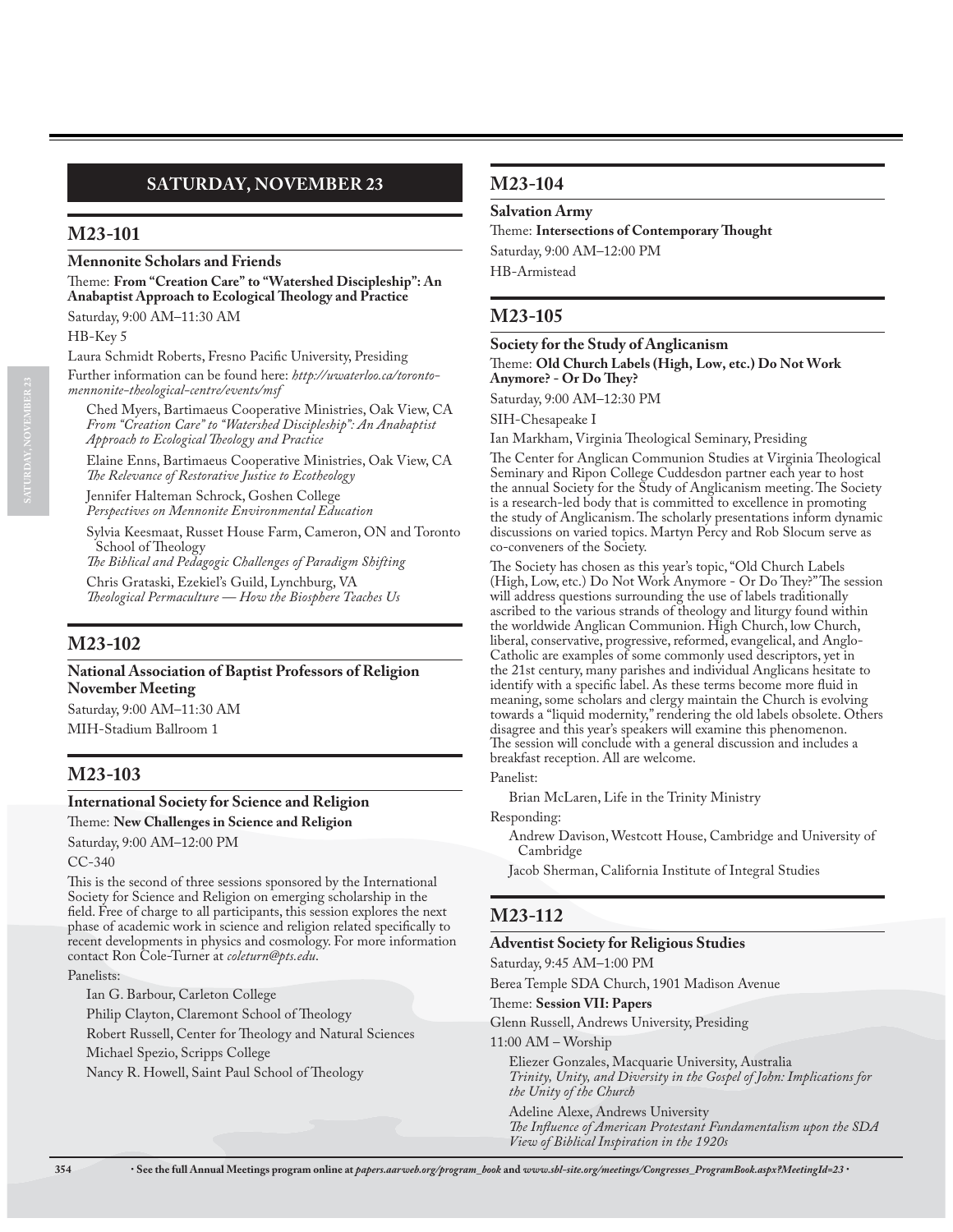#### **Integration of Islamic and Secular Sciences Group**

Saturday, 10:00 AM–11:30 AM

MIH-Chesapeake

Shalahudin Kafrawi, Hobart and William Smith Colleges, Presiding Muhamad Ali, University of California, Riverside

*Islamic and Secular Knowledge: Historical Roots and Contemporary Debates*

Deddy Ismatullah, Islamic State University, Bandung *The Constitution of Medina and the Question of Human Rights*

Etin Anwar, Hobart and William Smith Colleges and Universitas Islam Negeri Sunan Gunung Djati, Bandung *Tasawwuf Psychotherapy: An Epistemological Inquiry*

Sahya Anggara, Islamic State University, Bandung *Public Policy and Islam*

Encup Supriatna, Islamic State University, Bandung *State Management and Islam*

Responding:

Affandi Mochtar, Indonesia Ministry of Religious Affairs

## **M23-108**

## **Initiative for Religion in the American West**

Theme: **Theorizing Religion from the American West**

Saturday, 10:00 AM–12:30 PM

MIH-B & O Railroad

Brandi Denison, University of North Florida, Presiding

The Initiative for Religion in the American West invites all who are interested in the topic to attend our first annual session. This session takes up the task of conceptualizing religion and re-thinking the methods of religious study, taking the North American West as the point of departure rather than as the end result of western expansion. Three pre-circulated papers examine how a western regional vantage point alters how the category "religion" itself is defined, imagined, and academically employed in the study of North American religions. In addition to considering these "theories of religion of the American West," the session also reflects on methods of study of religion that are suited to (and respond to) the study of religious people, practices, and institutions in the region. Papers will be made available online about one month before the session; please see the Religion in the American West blog (*http://www.relwest.blogspot.com*) or email Quincy Newell (*qdnewell@uwyo.edu*) for more information. Paper authors will make brief presentations, followed by a response and extensive discussion among all attendees. The session will conclude with a brief business meeting to plan the future of the Initiative.

Catherine Newell, University of Miami *Myth and Religion in the American West*

Sarah Moczygemba, University of Florida *Cowboy Churches: Walking the Line between Myth and History* Seth Schemerhorn, Arizona State University *Of Pilgrimage and Parody: Don Bahr's Principle of "Parody" and O'odham Methods and Theories of "Writing" History and "Mapping" Territory*

Responding:

Kristy Nabhan-Warren, University of Iowa

### **M23-109**

**National Association of Baptist Professors of Religion Executive Committee Meeting**

Saturday, 11:30 AM–1:00 PM

MIH-Grand Ballroom B

#### **M23-114**

#### **Gordon-Conwell Theological Seminary Alumni Connect SBL and AAR Luncheon**

Saturday, 11:30 AM–1:00 PM

HR-Annapolis

We welcome Gordon-Conwell Theological Seminary alumni to our Annual SBL and AAR Luncheon. This will be an occasion for alumni to connect with one another and interact with Gordon-Conwell faculty who will be attending the Annual Meeting. The registration fee is \$10 and it is open to alumni and spouses. Registration is required online at: *https://my.gordonconwell.edu/sbl-2013*.

### **M23-110**

#### **Dharma Academy of North America (DANAM)** Theme: **Modern Pioneers of the Globalization of Krishna Bhakti: Prominent Teachers of the Chaitanya School**

Saturday, 11:30 AM–1:30 PM

MIH-Stadium Ballroom 4

Ravi M. Gupta, Utah State University, Presiding Abhishek Ghosh, University of Chicago *Krsna Bhakti and the "West": The Legacy of Bhaktivinode* 

Lucian Wong, University of Oxford *Bhaktivinod Thakur's Krsna-samhitā: Negotiating History in Nineteenth Century Bengal*

Jason Fuller, DePauw University *Re-Branding Gaudiya Vaishnavism: Bhaktivinoda Thakura and the Religious Marketplace of Nineteenth Century Bengal*

Ferdinando Sardella, Uppsala University *The Globalization of Bhakti: Bhaktisiddhanta and the Gaudiya Math*

Graham M. Schweig, Christopher Newport University *On a New Theological Rhetoric of Krishna Bhakti: Tamal Krishna Goswami's Study of Bhaktivedanta Swami Prabhupada*

#### **Location Key:**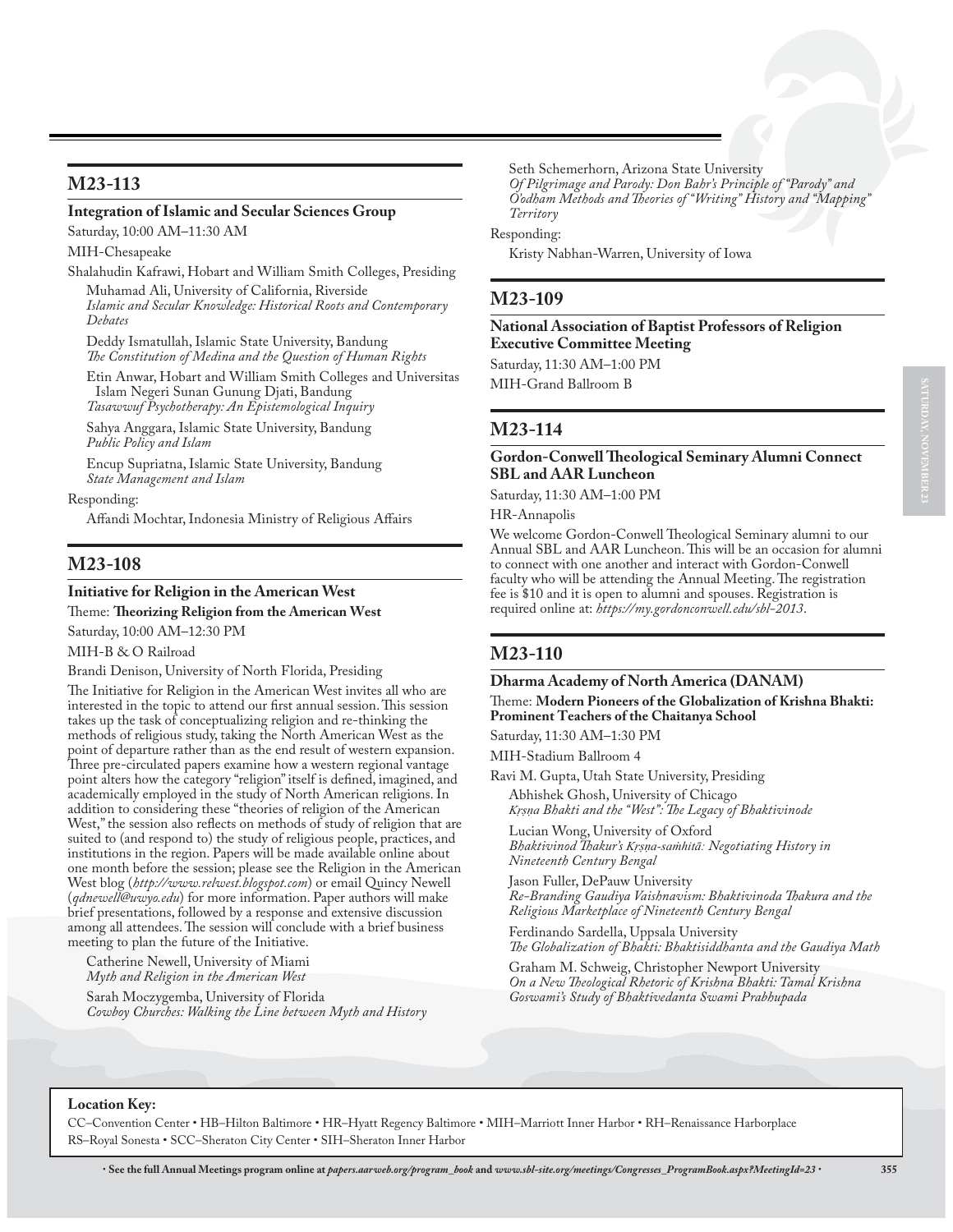### **North American Hindu Association of Dharma Studies** Theme: **Are American Hindus Redefining Hinduism?**

Saturday, 12:00 PM–1:00 PM

RH-Kent

Francis X. Clooney, Harvard University, Presiding Panelists:

Suhag Shukla, Hindu American Foundation Christopher Chapple, Loyola Marymount University Graham Schweig, Christopher Newport University

Responding:

Rita D. Sherma, University of Southern California For additional information contact *Arvind.Sharma@mcgill.ca*.

# **M23-116**

**Society for Mormon Philosophy and Theology** Theme: **The Theology of the Book of Mormon** Saturday, 12:00 PM–1:00 PM RH-Fells Point

# **M23-117**

*Journal for the Study of the New Testament* **Editorial Board Meeting** Saturday, 12:00 PM–2:00 PM

RH-Executive Boardroom

# **M23-200**

### **Art/s of Interpretation Group** Theme: **Interpreting the Arts: Transcultural Transcriptions and**

**Transgressions II — Music** Saturday, 1:00 PM–3:30 PM

MIH-University Ballroom 1-2

Rick F. Talbott, California State University, Northridge, Presiding Lisa Poirier, DePaul University

*"Makes Me Feel Glad That I'm Not Dead": Music from the Native American Church*

Randal Cummings, California State University, Northridge *From Gospel Muck, Blues Mires, to Lotus Jazz*

Alex Gonzales, Strayer University *El Bolero Cubano: From Nineteenth Century Cuban Troubadours to Latin American Musical Genre*

Samuel Hamilton-Poore, Collegiate Presbyterian Church, Ames, Iowa

*John Coltrane's* A Love Supreme *Then and Now: Breaking Boundaries, Testing Limits*

#### Responding:

Charles H. Long, Chapel Hill, NC

## **M23-201**

## **Society for Pentecostal Studies**

Theme: **Prophetic and Narrative Readings**

Saturday, 1:00 PM–3:30 PM

RH-Pride of Baltimore

Wilhelm J. Wessels, University of South Africa, Presiding

Jacqueline Grey, Alphacrucis College *When the Spirit Trumps Tradition: A Pentecostal Reading of Isaiah 56.1–8*

Leonard P. Maré, North-West University *Prophet, Prophesying and God's Spirit: The Spirit of God in the Book of Ezekiel*

April Westbrook, Vanguard University *Room at the Table: Developments in Form Critical Methodology, Didactic Narrative and the Future of Pentecostal Scholarship in Hebrew Bible Studies*

# **M23-300**

### **Feminism and Religion**

Saturday, 4:00 PM–6:00 PM

MIH-Chesapeake

Xochitl Alvizo, Boston University and Gina Messina-Dysert, Loyola Marymount University Presiding

Celebrating its second anniversary with readers in 181 countries, the Feminism and Religion Project (FAR) brings together a diversity of feminist voices in religion with the aim of creating a place where feminist scholarship, activism, and community can intersect across generations, interests, and passions for our mutual enrichment. Join FAR for a dialogue about the impact of technology on feminism, religion, and women's roles in community. FAR contributors and meeting participants will be welcomed to share their insights during this session. For more information, please visit us at *http://feminismandreligion.com*.

# **M23-301**

### **Gospel and Our Culture Network**

# Theme: **The Corinthian Correspondence and Missional Praxis**

Saturday, 4:00 PM–6:30 PM

MIH-Stadium Ballroom 4

Eunice McGarrahan, First Presbyterian Church, Colorado Springs, Presiding

Michael Barram, Saint Mary's College of California *"Fools for the Sake of Christ": Missional Hermeneutics and Praxis in the Corinthian Correspondence*

Andy Rowell, Duke University *The Missional Ecclesiology of First Corinthians 14*

Responding:

Richard B. Hays, Duke University

Discussion Break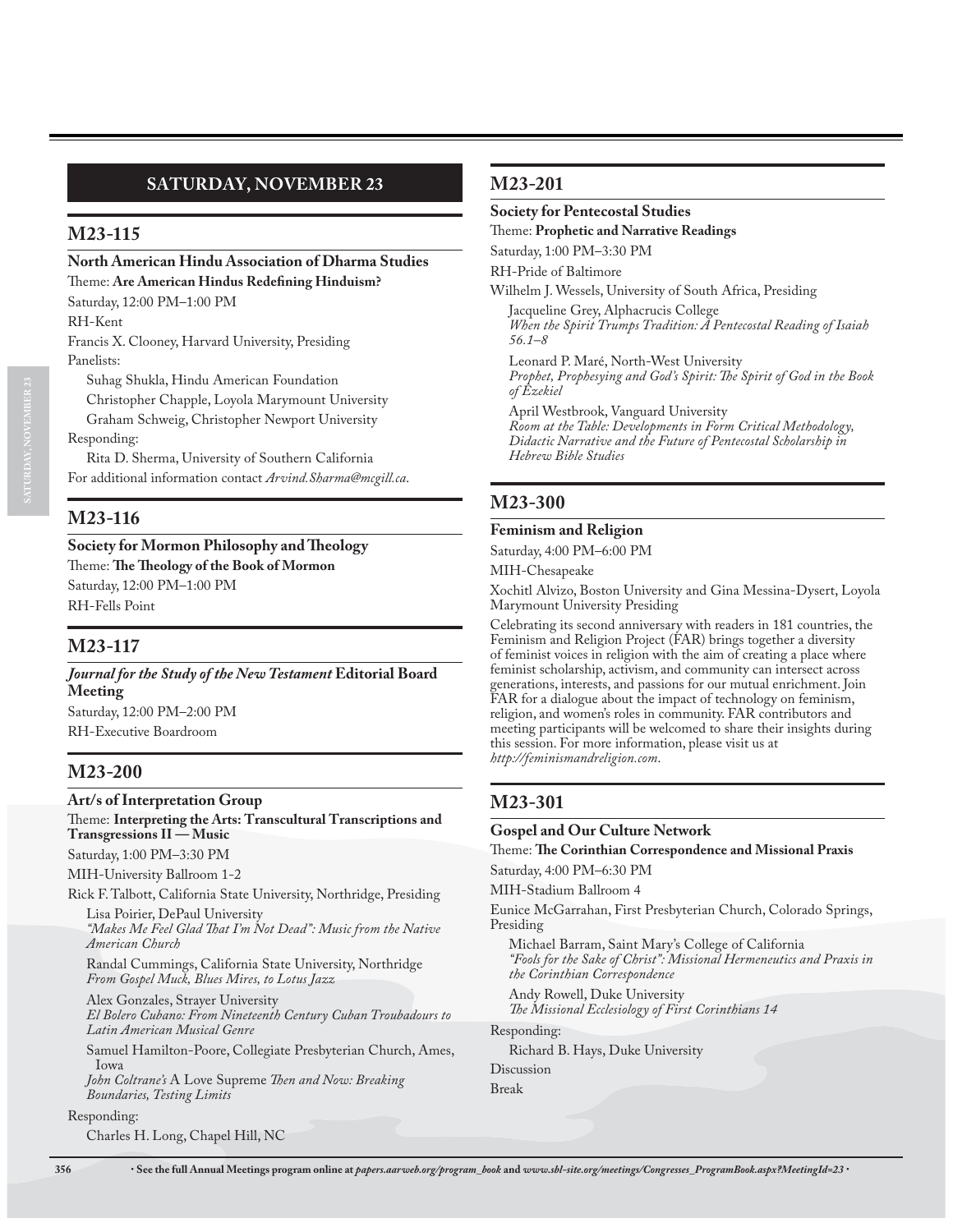Dustin Ellington, Justo Mwale Theological University College, Lusaka, Zambia

*Corinthian Transformation for Mission: Re-Interpreting 2 Corinthians 4*

Matthew Forrest Lowe, Lectio House, Ontario *"Although We Live in the World...": The Mission of God and the Mission of Empire in 2 Corinthians 10*

#### Responding:

Richard B. Hays, Duke University Discussion

## **M23-400**

# **John C. Danforth Center on Religion and Politics Reception**

Saturday, 6:00 PM–8:00 PM

RH-Maryland Ballroom A

The John C. Danforth Center on Religion and Politics at Washington University in St. Louis supports and enhances outstanding scholarly research on the historical and contemporary intertwining of religion and politics in the United States. We are also committed to disseminating excellent scholarship to students and the broad public. Please join Center faculty, staff, and students as we celebrate this growing venture and learn how you can get involved. We'll have information about events, recent and future faculty hires, postdoctoral fellowship opportunities, and our online journal, *Religion & Politics*.

### **M23-401**

#### **Nag Hammadi and Gnosticism Section**

Theme: **Festschrift Celebration for Birger A. Pearson and John D. Turner**

Saturday, 6:00 PM–8:00 PM

MIH-Grand Ballroom D-F

This event celebrates the remarkable careers of Birger A. Pearson and John D. Turner. As part of the festivities, each honoree will be presented with a newly published Festschrift.

Birger A. Pearson will be presented with a Festschrift edited by April D. DeConick, Gregory Shaw and John D. Turner. *Practicing Gnosis: Ritual, Magic, Theurgy and Liturgy in Nag Hammadi, Manichaean and Other Ancient Literature*. Essays in Honor of Birger A. Pearson. Nag Hammadi and Manichean Studies 85. (Leiden: Brill, 2013).

John D. Turner will be presented with a Festschrift edited by Kevin Corrigan and Tuomas Rasimus, in collaboration with Dylan M. Burns, Lance Jenott and Zeke Mazur. *Gnosticism, Platonism and the Late Ancient World: Essays in Honour of John D. Turner*. Nag Hammadi and Manichaean Studies 82. (Leiden: Brill, 2013).

## **M23-417**

## **Center for the Study of Religion and American Culture Reception**

Saturday, 6:00 PM–8:00 PM RH-Maryland Ballroom D

#### **Location Key:**

CC–Convention Center • HB–Hilton Baltimore • HR–Hyatt Regency Baltimore • MIH–Marriott Inner Harbor • RH–Renaissance Harborplace RS–Royal Sonesta • SCC–Sheraton City Center • SIH–Sheraton Inner Harbor

## **M23-403**

### **Fund for Theological Education Annual Reception Honoring Fellows and Alumni** Saturday, 6:30 PM–8:30 PM MIH-Grand Ballroom East

## **M23-418**

| <b>Explorations in Theology and the Apocalyptic</b>                                                                                 |
|-------------------------------------------------------------------------------------------------------------------------------------|
| Theme: Panel on Theodore Jennings' Book, Outlaw Justice: The<br><i>Messianic Politics of Paul</i> (Stanford University Press, 2013) |
| Saturday, 6:30 PM-9:00 PM                                                                                                           |
| RH-Kent                                                                                                                             |
| Douglas K. Harink, King's University College, Edmonton, Presiding                                                                   |
| Panelists:                                                                                                                          |
| Kaitlyn Dugan, Princeton Theological Seminary                                                                                       |
| Beverly Gaventa, Baylor University                                                                                                  |
| Arne Rasmusson, Gothenburg University, Sweden                                                                                       |
| Gordon Zerbe, Canadian Mennonite University                                                                                         |
| Responding:                                                                                                                         |
| $T11T$ $C1TT1110$                                                                                                                   |

Theodore Jennings, Chicago Theological Seminary

### **M23-404**

#### **Brigham Young University Friends Reception**

Saturday, 7:00 PM–8:30 PM MIH-Stadium Ballroom 5

### **M23-406**

**Indiana University Religious Studies Alumni and Friends Reception**

Saturday, 7:00 PM–9:00 PM RH-Homeland

## **M23-405**

**Graduate Theological Union Alumni Reception** Saturday, 7:00 PM–11:00 PM RH-Maryland Ballroom F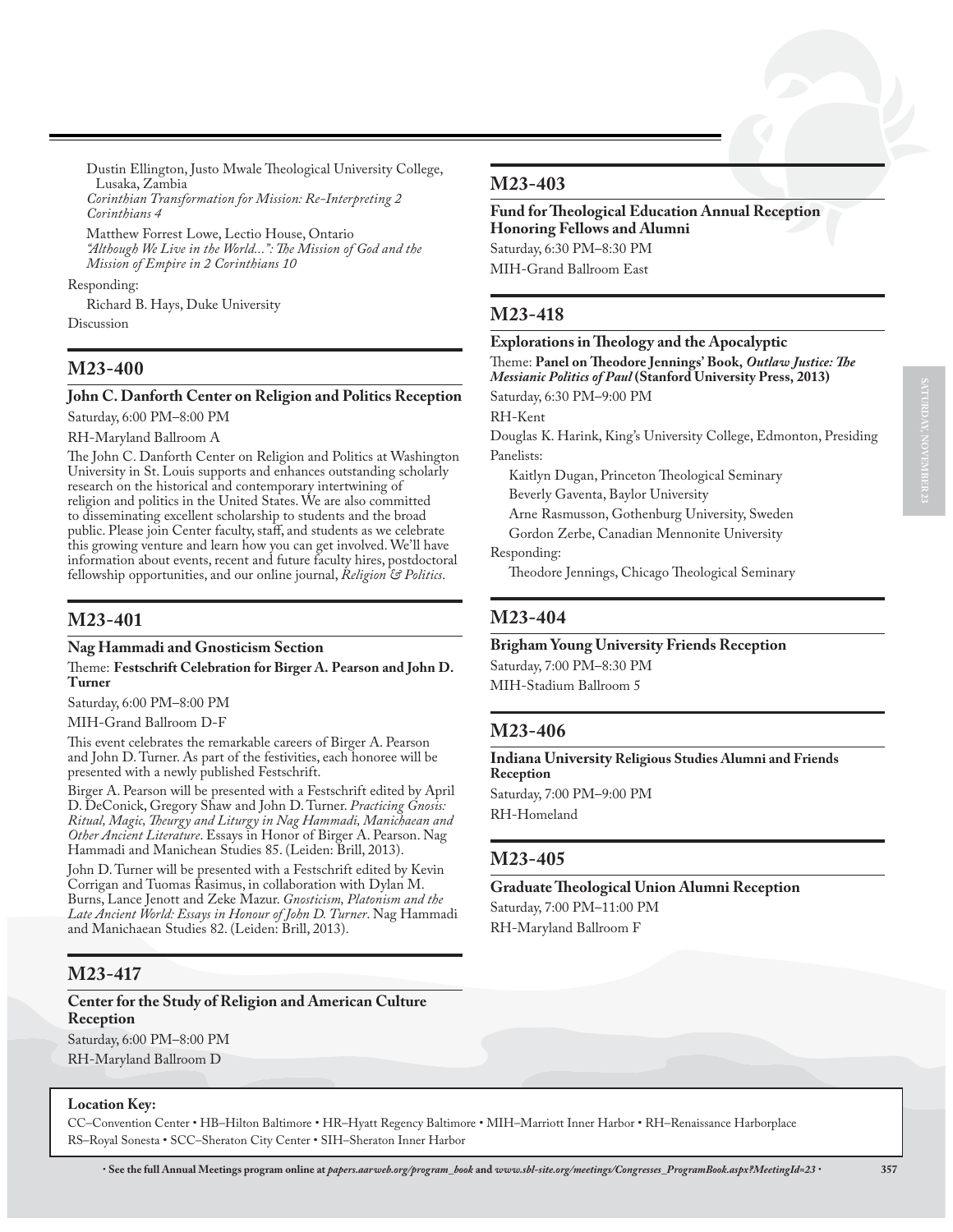# **SATURDAY, NOVEMBER 23**

## **M23-419**

**Institute for Religion in an Age of Science (IRAS), Zygon Center for Religion and Science (ZCRS), Center for Theology and the Natural Sciences (CTNS), and Institute for the Bio-Cultural Study of Religion (IBCSR) Science and Religion Hospitality Event**

Saturday, 7:00 PM–10:00 PM

RS-Westminster

Please join us for refreshments and conversation at this year's Science and Religion Hospitality Event, sponsored by:

The Zygon Center for Religion and Science (ZCRS), offers seminary courses, public lectures, and student symposia and shares offices with *Zygon: Journal of Religion and Science*. (*www.zygoncenter.org*)

The Center for Theology and the Natural Sciences (CTNS) supports research, provides MDiv and doctoral courses through the Ian G. Barbour Chair at the Graduate Theological Union, and publishes the peer-reviewed journal *Theology and Science*. (*www.ctns.org*)

The Institute for the Bio-Cultural Study of Religion (IBCSR) sponsors research in the scientific study of religion, supports Boston University's Religion and Science PhD, publishes the journal *Religion, Brain and Behavior* and the monthly *IBCSR Research Review*. (*www. ibcsr.org*)

The Institute for Religion in an Age of Science (IRAS) is an openmembership organization that holds annual summer conferences and co-publishes the peer-reviewed journal, *Zygon: Journal of Religion and Science*. (*www.iras.org*)

# **M23-420**

## **Institute for Christian and Jewish Studies** Theme: **Reception for the Interreligious and Interfaith Group**

Saturday, 7:00 PM–9:00 PM

RS-Hamptons

This reception is hosted by the Institute for Christian and Jewish Studies (ICJS), co-sponsored by The Center for Interreligious and Communal Leadership Education (CIRCLE) at Andover Newton and Hebrew College as well as The Pluralism Project at Harvard University.

# **M23-421**

## **William B. Eerdmans Publishing Company Reception**

Saturday, 7:00 PM–9:00 PM

HR-Constellation Ballroom A

# **M23-422**

## **Unitarian Universalist Scholars and Friends**

Theme: **The Legacy of William R. Jones**

Saturday, 7:00 PM–9:00 PM

RH-Pride of Baltimore

William R. Jones (1933–2012) was the preeminent Black humanist scholar of his generation. In his 1973 book, *Is God a White Racist?*  Jones posed a question that continues to challenge both black theologians and religious liberals. Through his teaching at Yale Divinity School and Florida State University, as well as his service on the UU Commission on Appraisal and Board of Trustees, Jones made decisive contributions to the theory and practice of anti-racism. Our conversation will explore Jones's legacy for Unitarian Universalism, for humanism, and for the ongoing journey toward beloved community. Participants are also encouraged to attend the UU Scholars and Friends Reception, hosted by First Unitarian Church of Baltimore (12 West Franklin Street) on Sunday, 7:00–9:30 PM.

Panelists:

Sofia Betancourt, Yale University Alma Crawford, Chicago, IL

Stephanie Mitchem, University of South Carolina

# **M23-423**

### **College Theology Society**

Theme: **Pope Francis: A Reformer or a Radical?**

Saturday, 7:00 PM–9:00 PM

CC-339

Sponsored by the College Theology Society, this panel will offer scholars' interim assessments of Francis' first months as the leader of the Roman Catholic Church.

Panelists:

Richard Gaillardetz, Boston College Maureen O'Connell, La Salle University Mary Ann Hinsdale, Boston College Bernard Prusak, Villanova University Tim Muldoon, Boston College

# **M23-424**

## *Homebrewed Christianity* **Podcast**

Theme: **Derrida and Caputo in Actual Churches**

Saturday, 7:00 PM–9:00 PM

SIH-Loch Raven II

*Homebrewed Christianity*, a progressive Christian podcast, hosts a panel of speakers to address concrete, physical activities which have been influenced by postmodern Christian thought. Topics will be primarily focused not on postmodern reflections upon Christian practices, but on actual embodied practices that have been influenced, adapted, or instituted because of work by, or related to, Jacques Derrida and/or John Caputo.

Responding:

John Caputo, Syracuse University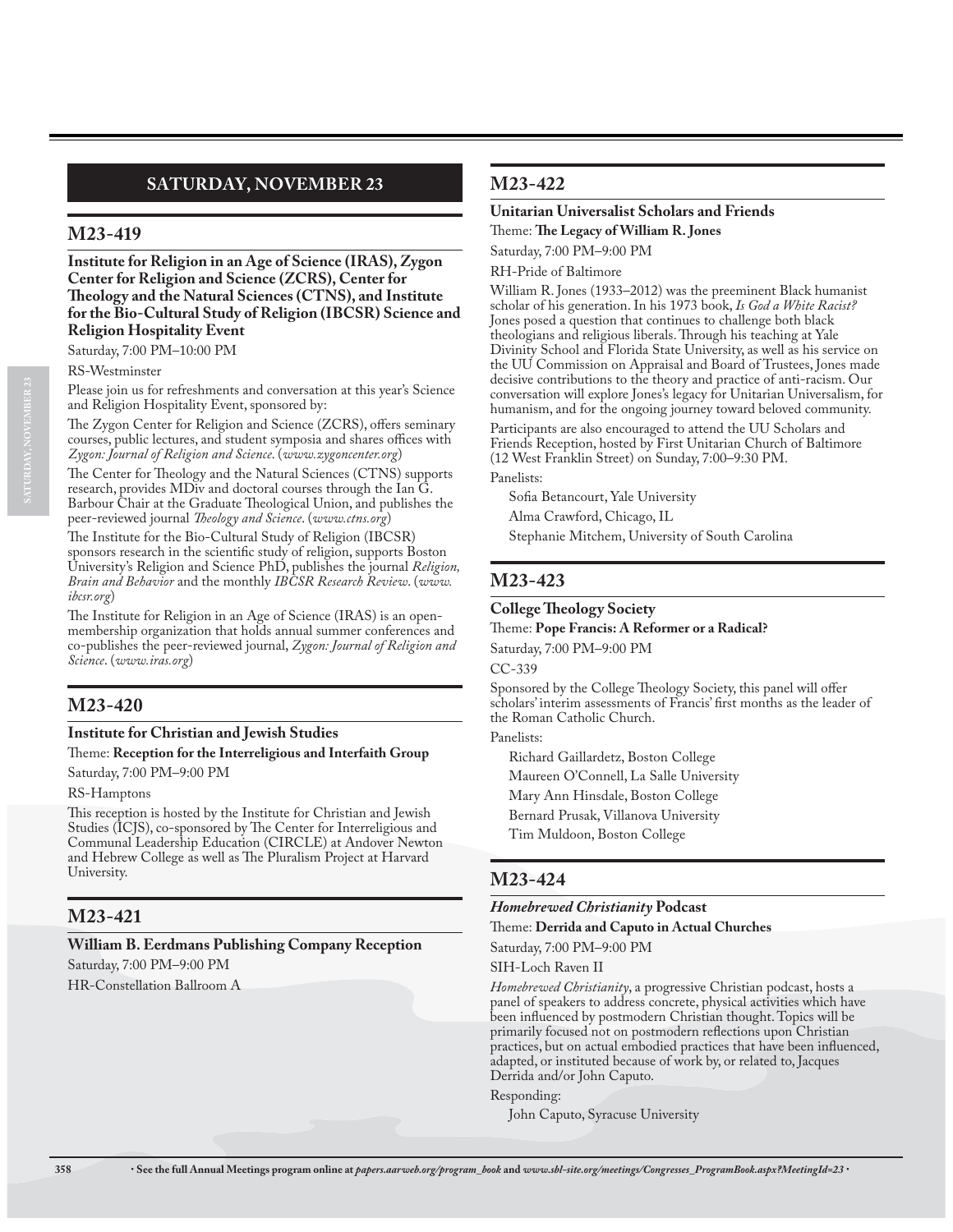**Society for Pentecostal Studies and Wesleyan Theological Society Reception** Saturday, 7:00 PM–8:30 PM RH-Maryland Ballroom E

## **M23-407**

*Thing Not Seen: Conversations about Culture and Faith*  **Reception**

Saturday, 7:30 PM–9:00 PM

RH-Watertable Ballroom A

*Things Not Seen: Conversations about Culture and Faith* is a radio show and podcast that explores lived faith and religious and cultural issues. We welcome all those interested in finding out more about the show, as well as all of our recent guests and producers, to join us for good conversation and fellowship.

## **M23-410**

### **Dallas Theological Seminary Alumni Reception**

Saturday, 8:00 PM–9:00 PM RH-Federal Hill

## **M23-408**

**Baker Academic and Brazos Press Reception** Saturday, 8:00 PM–10:00 PM RH-Maryland Ballroom C

## **M23-425**

**Hispanic Theological Initiative Reception** Saturday, 8:00 PM–10:00 PM RS-Whitehall Ballroom South

## **M23-411**

**Asbury Theological Seminary and Azusa Pacific University Reception for Alumni and Friends**

Saturday, 9:00 PM–10:30 PM RH-Maryland Ballroom D

## **M23-412**

### **Fordham University Theology Department Reception**

Saturday, 9:00 PM–10:30 PM

RH-Baltimore Ballroom A

The Department of Theology at Fordham University invites alumni/ae, students, faculty, friends, and prospective students to a reception with dessert and drinks.

## **M23-413**

#### **Liverpool Hope University**

Theme: **Charles Wesley's Letters Project and Book Launch** Saturday, 9:00 PM–11:00 PM RH-Watertable Ballroom C

## **M23-414**

**Swiss Universities Reception**

Saturday, 9:00 PM–11:00 PM RH-Baltimore Ballroom B

## **M23-415**

### **Westminster John Knox Press 175th Anniversary Reception** Saturday, 9:00 PM–11:00 PM

MIH-Grand Ballroom West

Join the staff of Westminster John Knox Press in celebrating its 175<sup>th</sup> anniversary in publishing. AAR and SBL members, students, and colleagues are invited to join for an evening of food, drink, and conversation.

## **M23-426**

### **Center for Process Studies Reception**

Saturday, 9:00 PM–11:00 PM

SIH-Loch Raven I

Join us for wine, cheese, and conversation. Friends and members of CPS and anyone interested in process-relational approaches to religious studies, theology, biblical hermeneutics, and philosophy of religion are invited. Greet CST Prof. Monica A. Coleman and CLU Exec. V.P. and Provost Philip Clayton. Network, discuss, schmooze. Informal, fun!

## **M23-427**

#### **Harvard University Reception**

Saturday, 9:00 PM–11:00 PM

Baltimore Aquarium, Pier 4, 501 E. Pratt St.

Faculty, students, alumni, colleagues, and friends are cordially invited to attend the Harvard University reception sponsored by Harvard Divinity School, the Center for the Study of World Religions, and the Committee on the Study of Religion (Faculty of Arts and Sciences).

#### **Location Key:**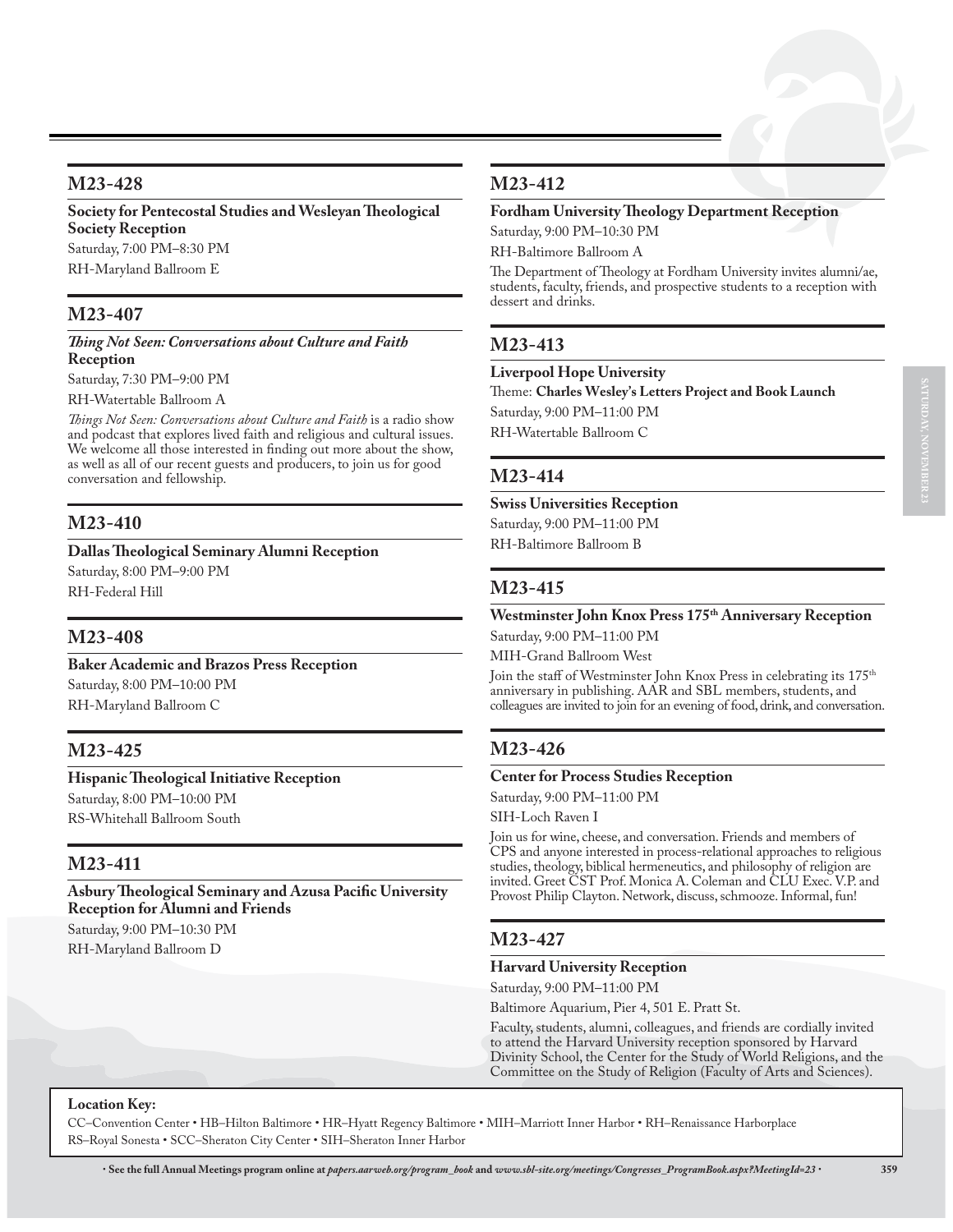# **SUNDAY, NOVEMBER 24**

## **M24-1**

### **Center of Theological Inquiry**

Theme: **Inquiry on Law and Religious Freedom**

Sunday, 7:00 AM–8:30 AM

#### MIH-Stadium Ballroom 5

The Center of Theological Inquiry invites Members and friends to its annual breakfast reception, where there will be a presentation on the Inquiry on Law & Religious Freedom for 2014-2015. Scholars considering applying for this residential program are welcome.

## **M24-2**

**Church of Christ Professors Breakfast**

Sunday, 7:00 AM–8:30 AM MIH-Grand Ballroom West

## **M24-3**

**Higher Education and Leadership Ministries Disciples of Christ Student and Faculty Breakfast** Sunday, 7:00 AM–8:30 AM

CC-314-315

## **M24-4**

### **New York Theological Seminary Center for World Christianity Breakfast**

Sunday, 7:00 AM–8:45 AM

MIH-University Ballroom 1

All friends, faculty, prospective and current students and alumnae/i are invited to have breakfast to hear what New York Theological Seminary has done throughout the year in addition to future projects. The Center for World Christianity also invites friends and faculty to discuss future projects on the *Journal of World Christianity*.

## **M24-6**

#### **Dead Sea Scrolls Foundation Board of Directors Annual Meeting**

Sunday, 7:00 AM–8:30 AM SIH-Chesapeake III

## **M24-7**

*The Bible Translator* **Editorial Board Meeting** Sunday, 8:00 AM–9:30 AM Hilton Baltimore-Chase

## **M24-103**

#### **Abingdon Press**

Theme: **Calvin vs. Wesley:** *Bringing Belief in Line with Practice*  **(Abingdon Press, 2013)**

Sunday, 9:00 AM–11:30 AM

HR-President

Given recent discussions in the public square, it appears that Calvinism, with its vocal emphasis on God's sovereignty and God's will, is holding sway. There is so much Calvinism saturating the culture that some people do not even know that there is an alternative way of thinking about their faith despite how they behave in their daily life. Consequently, people can be left thinking like Calvinists but living with a desire to change the world, offering grace and hope to hurting people in mission and ministry—loving the least, the last, and the lost. In other words, they may believe like Calvinist but live like Wesleyans.

In this interactive session, the audience will be invited to participate and model how divergent views of theological systems can serve to move us forward as pluralistic people with common purpose, rather than act as a wedge to drive us apart.

Panelists:

John R. Franke, Yellowstone Theological Institute

Matthew Lundberg, Calvin College

Jason Vickers, United Theological Seminary

Responding:

Don Thorsen, Azusa Pacific University

## **M24-104**

### **Criterion Association for Research on Reality of Religions** Theme: **To Be Alive: A New Account of Life, the Life after Death, Heaven and Hell**

Sunday, 10:00 AM–12:00 PM

RS-Guilford

Bahram Borgheai, University of Massachusetts *Inner World; a New Account of Body and Physical Reality* Ramin Soltani, University of Massachusetts *What is it to be Alive and Dead?*

Javad Moshfegh, University of Massachusetts *A New Account of Heaven and Hell*

For additional information contact Bahram Borgheai at 860-519- 1722, *borgheai@thecriterion.org*

# **M24-105**

#### *Biblical Interpretation* **Editorial Board Meeting**

Sunday, 11:30 AM–1:00 PM

RS-Caucus

## **M24-106**

**Society for Comparative Theology Annual Meeting** Sunday, 11:30 AM–1:00 PM RH-Watertable Ballroom C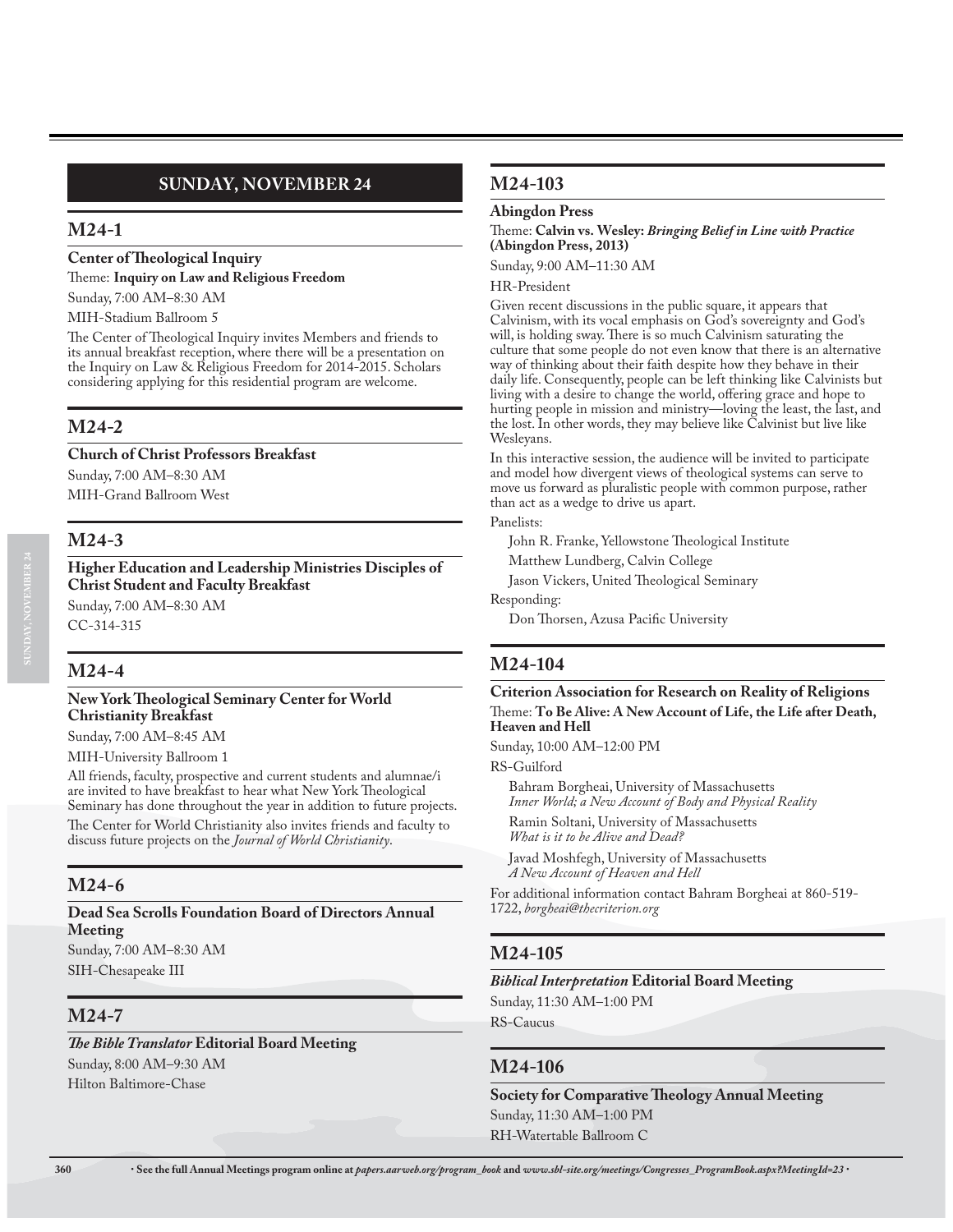## **M24-107**

**Hebrew Union College – Jewish Institute of Religion School of Graduate Studies Alumni Association Annual Luncheon** Sunday, 11:30 AM–1:00 PM RS-Hamptons

**M24-108**

### **Society for Pentecostal Studies**

Theme: **Thirty-five Years of** *The Prophetic Imagination***: A Conversation with Walter Brueggeman**

Sunday, 12:00 PM–2:30 PM

MIH-Grand Ballroom D-F

John Christopher Thomas, Pentecostal Theological Seminary and Bangor University, Presiding

Panelists:

Lee Roy Martin, Pentecostal Theological Seminary Rickie Moore, Lee University Jacqueline Grey, Alphacrucis College Blaine Charette, Northwest University

Responding:

Walter Brueggemann, Columbia Theological Seminary

## **M24-201**

## **Muslims of the United States**

Theme: **Islam: Religion of Health and Not Submission**

Sunday, 2:00 PM–4:00 PM

RS-Guilford

Bahram Borgheai, University of Massachusetts *Religion and Genetic Structure*

Amirali Jazayeri, Muslims of United States Association *Religion in Islam*

Javad Moshfegh, University of Massachusetts *Meaning of Islam*

For additional information, contact Bahram Borgheai at 860-519- 1722, *borgheai@muslims-us.org*.

## **M24-202**

### **CIRCLE at Andover Newton Theological School and Hebrew College**

Theme: **State of Formation Workshop**

Sunday, 2:00 PM–5:00 PM

HR-Columbia

If you are committed to interreligious understanding and interested in making your voice heard in conversations playing out in a virtual public square with over 150,000 annual readers, join us for this interactive workshop.

State of Formation (SoF) is an online forum for emerging religious and ethical leaders. Engage in conversation with founders of SoF, current featured bloggers and a panel of professionals who are providing quality content about religion in the online environment. This workshop is open to current and aspiring contributors to State of Formation. For additional information regarding this workshop contact Dr. Jennifer Peace, *jpeace@ants.edu*.

## **M24-200**

## **Third Annual Analytic Theology Lecture**

Theme: **What's Wrong with the Ontotheological Fallacy?**

Sunday, 3:00 PM–4:30 PM RH-Watertable Ballroom A-B

Marilyn McCord Adams, University of North Carolina, Presiding

Many theologians denounce Christian philosophy and analytic theology for committing the ontotheological fallacy. In their mouths, "ontotheology" is not only descriptive but pejorative. To count God as a being, even a perfect being, is allegedly to put God on an ontological par with created beings and so to make God too small. True, analytic philosophers and theologians usually do apply the term 'being' to God. In this they can point to Augustine and Anselm, as well as Aquinas, Scotus, and Ockham for precedents. Dr. Adams will argue that to say that this amounts to a fallacy overlooks the need to do comparative anatomy on philosophical systems. All agree that the ultimate explainer of the being and well-being of all else must be metaphysically distinctive. But different philosophical systems (Plotinian vs. Augustinian Platonism) characterize that distinctiveness in different ways. To discredit so-called ontotheologies, it is not enough to call names. One must give good reasons to prefer the one philosophical system to the other. This paper will be an appeal to get on with the real philosophical work.

Sponsored by the Center for Philosophy of Religion at the University of Notre Dame. A reception will immediately follow this lecture in the Homeland Room. Food and drinks will be served.

# **M24-300**

### **Tutku Tours**

Theme: **Paul's First Landing in Pamphylia: Intention and Execution on the First Journey**

Sunday, 4:00 PM–5:00 PM

RH-Watertable Ballroom C

Mark Wilson, Regent University and Asia Minor Research Center, Presiding

Archaeological excavations continue in Turkey at the sites of the Seven Churches of Revelation and the cities of Paul. This program will present the latest discoveries at these sites as well as recent publications related to them that help to illuminate the biblical text. Featured especially will be updates from the Phrygian Valley, Patara and Smyrna.

### **Location Key:**

CC–Convention Center • HB–Hilton Baltimore • HR–Hyatt Regency Baltimore • MIH–Marriott Inner Harbor • RH–Renaissance Harborplace RS–Royal Sonesta • SCC–Sheraton City Center • SIH–Sheraton Inner Harbor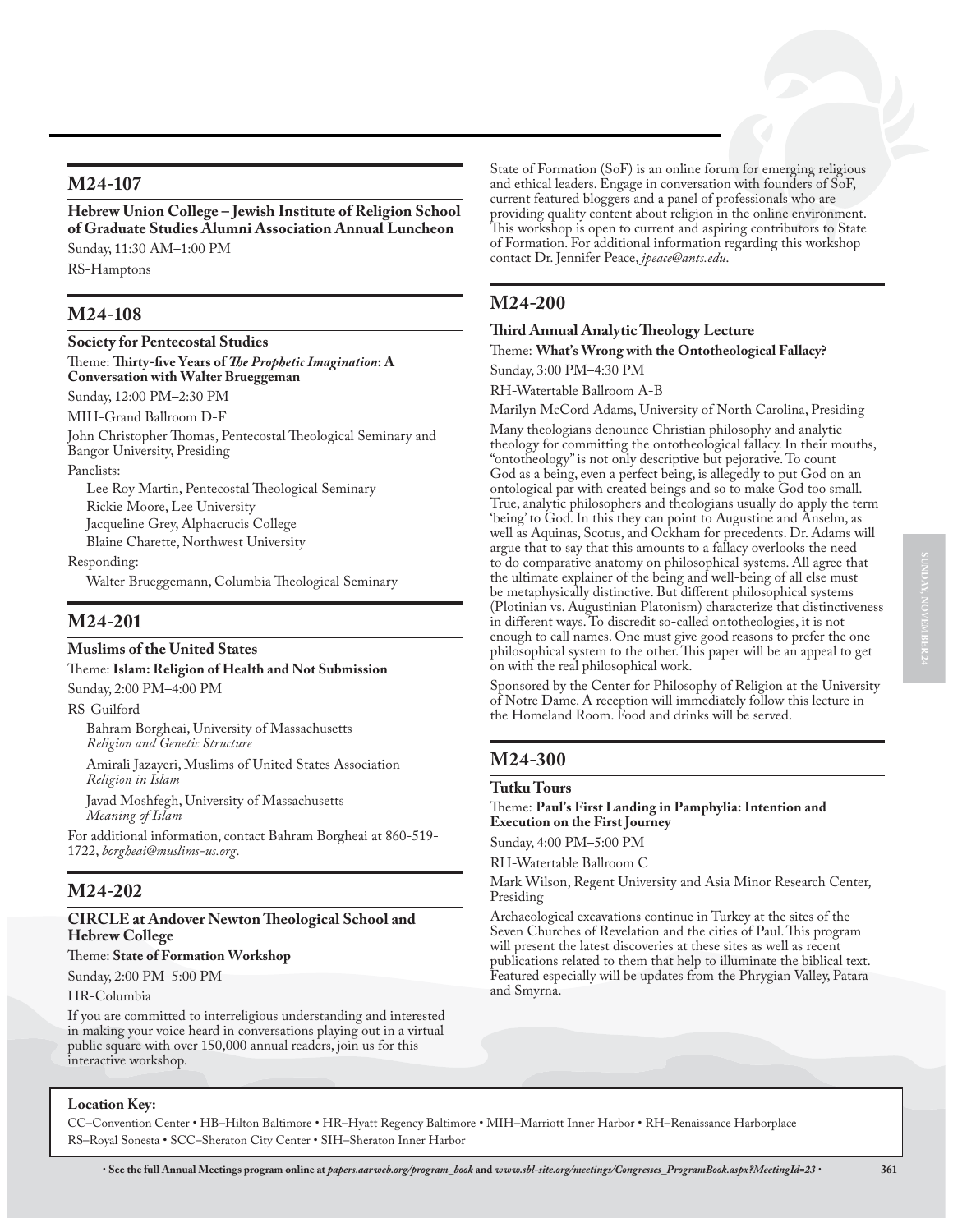# **SUNDAY, NOVEMBER 24**

## **M24-303**

**Wiley Religion and Theology Roundtable Series** Theme: **March of the MOOCs: Are Massive Open Online Courses a Threat or an Opportunity for Education?**

Sunday, 4:00 PM–5:30 PM

SIH-Chesapeake III

A panel discussion aiming to bring together academics and administrators for an open debate about the advantages and disadvantages of MOOCs, their possible role in the democratization of university education, and the potential for collaboration between academics and publishers in their creation and development.

By invitation only.

## **M24-304**

**Oslo University**

Theme: *Secular and Sacred?* **The Scandinavian Case of Religion in Human Rights, Law, and Public Space**

Sunday, 4:00 PM–6:00 PM

SIH-Potomac

In this panel Jose Casanova and the co-authors of a newly published anthology *Secular and Sacred*? discuss the particular features of Scandinavian secularity, in light of a global academic discussion on secularism and its varieties.

Challenging standard conceptions of the secular as the opposite or absence of religion, the panelists explore the peculiar mixture of religion and secular institutions (law, HR and public spaces), which characterizes the Nordic countries. Combining insights from both the social sciences, as well as Lutheran theology, the panelists will explore a variety of interpretations of this ambiguous reality, a situation that the authors have dubbed as "intertwinement." The authors postulate that, rather than understanding the Scandinavian reality as revealing a lack of secularization or secularity, what we might be dealing with here is a different type or pattern of secularization or secularity: one in which a certain degree of intertwinement is key. The discussion is open to the general public, followed by a reception.

Panelists:

Jose Casanova, Georgetown University

Trygve Wyller, University of Oslo

Rosemarie van den Breemer, University of Oslo

Responding:

Brian Turner, City University of New York

## **M24-305**

*Critical Research on Religion* **Editorial Board Meeting** Sunday, 4:00 PM–6:30 PM RS-Ravenhurst

### **M24-306**

#### **Gospel and Our Culture Network**

Theme: **Assessing and Advancing Missional Hermeneutics** Sunday, 4:00 PM–6:30 PM

CC-324

Christina Busman, Bethel University, Presiding

The idea of missional hermeneutics and theology is widely proclaimed as an impulse for reforming the church as well as the seminaries that train its leaders. In 2008, George Hunsberger presented what has become a seminal assessment of the work of the GOCN Forum on Missional Hermeneutics (see Hunsberger, "Proposals for a Missional Hermeneutic: Mapping a Conversation," *Missiology 39* ( July 2011): 309-321), highlighting not only major trajectories in previous work but also some of the strengths and weaknesses of proposals up to that time. During the past five years, numerous papers have been presented testing the capacity of the four basic streams Hunsberger identified to provide a robust missional hermeneutics. It is important now both to reflect on the conversation of recent years and look forward. This session will critically assess the history of the missional hermeneutics conversation from both academic and ecclesial perspectives and propose future trajectories for extending the conversation. It will include two presentations, invited responses, and open conversation concerning the past, present, and future of missional hermeneutics.

George R. Hunsberger, Western Theological Seminary *Convictions Formed and Futures Waiting: A Traveler's Response to the Journey thus Far*

John R. Franke, Yellowstone Theological Institute *Treasures Old and New: Considerations on the Future of Missional Hermeneutics*

## **M24-307**

*Journal of Religious Ethics* **Editorial Board Meeting** Sunday, 4:30 PM–6:00 PM

HR-Constellation Ballroom E

## **M24-301**

#### **Third Annual Analytic Theology Lecture Reception**

Sunday, 4:30 PM–6:00 PM

RH-Homeland

Sponsored by the Center for Philosophy of Religion at the University of Notre Dame

This reception immediately follows the Third Annual Analytic Theology Lecture, given by Marilyn McCord Adams (M24-200). Food and drinks will be served.

## **M24-302**

#### **Baker Academic and Brazos Press**

Theme: **Common Ground for the Common Good: A Panel Discussion on Jim Wallis'** *On God's Side* **(Brazos Press, 2013)**

Sunday, 5:30 PM–7:00 PM

HR-Constellation Ballroom C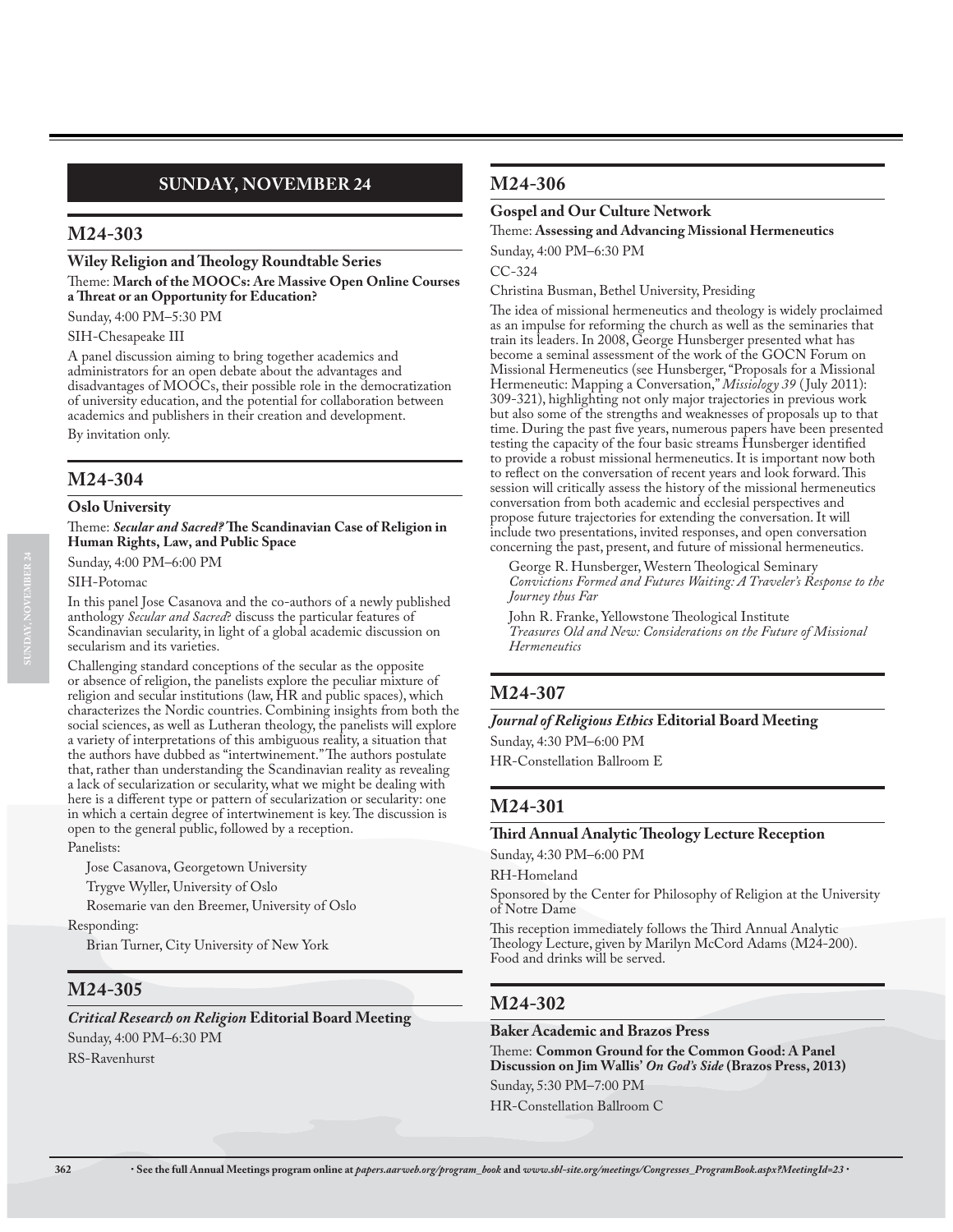Panelists:

Ronald J. Sider, Evangelicals for Social Action M. Daniel Carroll R., Denver Seminary Jim Wallis, *Sojourners*

## **M24-423**

#### **Bahá'í Studies Colloquy**

Sunday, 6:00 PM–8:00 PM

MIH-B & O Railroad

Robert Stockman, Indiana University, South Bend, Presiding Mikhail Sergeev, University of the Arts, Philadelphia

*Interpretation, Administration, Worship: A Comparison of the Bahá'í and Catholic Organizational Principles*

Benjamin B. Olshin, University of the Arts, Philadelphia *Harmony and Unity: Common Principles in Confucianism and the Bahá'í Faith*

Susan Maneck, Mississippi State University *Dempsey Morgan: Tuskegee Airman, Bahá'í Pioneer*

Robert Stockman, Indiana University, South Bend *`Abdu'l-Bahá's 1912 Visit to the United States: Its Immediate Impact on the Bahá'ís*

For additional information about the Bahá'í Studies Colloquy, contact Robert Stockman at *rstockman@usbnc.org* or 847-337-7750 (cell).

## **M24-424**

#### **Louisville Institute Reception**

Sunday, 6:00 PM–8:00 PM

HB-Key 6

A gathering time for former awardees of Louisville Institute grants and fellowships, and for interested applicants for future grants and fellowships. Applicants for Doctoral Fellowships, Dissertation Fellowships, and Postdoctoral Fellowships are particularly encouraged to attend. See website—*www.louisville-institute.org*—for detailed information on all grants and fellowships.

## **M24-400**

#### **Association of Theological Schools Presentation and Reception**

Sunday, 6:30 PM–8:30 PM

HR-Constellation Ballroom A

This event will honor Dr. Donald Senior, C.P., professor of New Testament studies and past president at Catholic Theological Union, for his career as a theological educator. Dr. Senior will speak about his vocation as a theological educator serving in a theological school and how his work as a scholar fits within that vocation. A reception will follow the presentation.

## **M24-401**

### **Loyola University, Maryland**

Theme: **Discussing** *The First Thousand Years* **with Robert Louis Wilken**

Sunday, 6:30 PM–8:30 PM

MIH-Grand Ballroom West

Angela Russell Christman, Loyola University Maryland, Presiding

Robert Wilken's *The First Thousand Years* (Yale, 2012) has been hailed by historians, theologians, and scholars of religion as an ambitious, expansive, elegant, and compelling account of the development of early Christianity. The work, moreover, is irenic and has been welcomed by a diverse, ecumenical audience. This panel, hosted by Loyola University Maryland's MTS Program, explores the significance of Wilken's summa for historical theology in the twentyfirst century.

#### Panelists:

John C. Cavadini, University of Notre Dame

Ellen T. Charry, Princeton Theological Seminary

James J. Buckley, Loyola University Maryland

Responding:

Robert Louis Wilken, University of Virginia

## **M24-422**

#### *Critical Research on Religion* **(CRR) and the Critical Theory and Discourses on Religion Group (CTDR) Joint Reception** Sunday, 6:45 PM–9:00 PM

Pratt Street Ale House, 206 West Pratt Street

CRR and CTDR invite you to a joint reception celebrating the launch of the journal *Critical Research on Religion* with SAGE Publications. Pratt Street Ale House is located across the street from the Convention Center.

# **M24-403**

#### **King's College London Reception**

Sunday, 7:00 PM–8:30 PM

RS-Hamptons

Once again we are delighted to invite King's alumni, students, prospective students, friends and guests to a reception at the AAR and SBL Annual Meetings, this time in Baltimore. As well as updating on general news from the Department of Theology and Religious Studies and the Department of Education and Professional Studies, the reception will note the recent publication of books by members of King's. Everyone is warmly encouraged to join us to hear about developments within both Departments since last year's Annual Meeting. For further information about the two departments, see *www.kcl.ac.uk/artshums/depts/trs* and *www.kcl.ac.uk/sspp/departments/education*.

#### **Location Key:**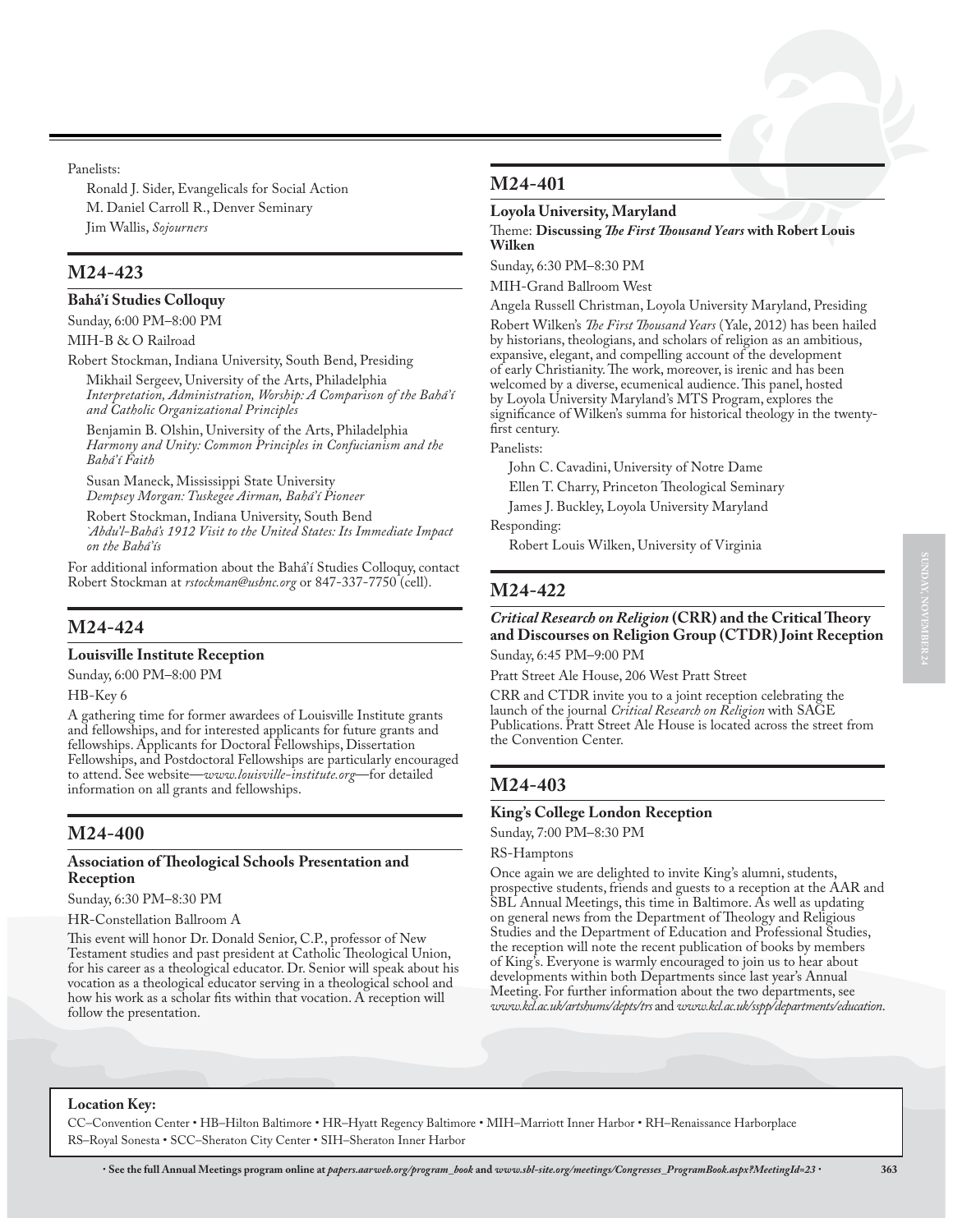# **SUNDAY, NOVEMBER 24**

## **M24-404**

**University of North Carolina, Chapel Hill Department of Religious Studies Reception**

Sunday, 7:00 PM–8:30 PM

RH-Maryland Ballroom A

## **M24-405**

### **Oxford University Reception**

Sunday, 7:00 PM–8:30 PM

RS-Whitehall Ballroom South

We are delighted to invite colleagues, friends, alumni and prospective graduate students to a reception at the SBL and AAR Annual Meetings in Baltimore. Come hear an update on developments in Oxford's Faculty of Theology and Religion and meet current faculty members. Prospective students are warmly welcome to come and learn about the benefits of studying in Oxford. Further information is available at *www.theology.ox.ac.uk* and *www.admin.ox.ac.uk/postgraduate*.

# **M24-426**

### **University of Chester Reception**

Sunday, 7:00 PM–8:30 PM

SIH-Loch Raven I

The Department of Theology and Religious Studies at the University of Chester, one of the largest in the United Kingdom, welcomes alumni, friends, colleagues, and prospective graduate students for drinks. Come and meet current faculty staff and find out about our work.

For more information on the department visit: *www.chester.ac.uk/ trs* and follow us on Facebook: *www.facebook.com/TRSChester* and Twitter: *twitter.com/TRSChester*.

# **M24-406**

### **Garrett-Evangelical Theological Seminary Reception**

Sunday, 7:00 PM–9:00 PM MIH-University Ballroom

# **M24-407**

**Princeton University Department of Religion Reception** Sunday, 7:00 PM–9:00 PM RH-Baltimore Ballroom A

## **M24-408**

**University of Iowa Alumni and Friends Reception** Sunday, 7:00 PM–9:00 PM RH-Fells Point

## **M24-402**

**Princeton Theological Seminary Reception with President Craig Barnes** Sunday, 7:00 PM–10:00 PM RH-Baltimore Ballroom B

## **M24-427**

**Catholic University of America School of Theology and Religious Studies and CUA Press Reception**

Sunday, 7:00 PM–9:00 PM

RS-Westminster

## **M24-428**

**Episcopal Divinity School Alumni/ae and Friends Reception** Sunday, 7:00 PM–9:00 PM

HR-Baltimore

## **M24-429**

### **Unitarian Universalist Scholars and Friends Reception and Conversation**

Sunday, 7:00 PM–9:30 PM

First Unitarian Church, 12 West Franklin Street

Unitarian Universalist scholars and friends are invited to attend our annual reception, to be hosted by First Unitarian Church of Baltimore, a few blocks from the convention center. In addition to treats and fellowship, this gathering will feature a tour of the historic site of Channing's sermon on "Unitarian Christianity" and a discussion of the challenges of teaching Unitarian Universalist theology. Participants are also encouraged to attend the UU Scholars and Friends Discussion on Saturday evening at 7:00 PM.

Panelists:

Karen Bray, Drew University

Carol Hepokoski, First Unitarian Universalist Church of Rochester

Rebecca Parker, Starr King School for the Ministry Myriam Renaud, University of Chicago

David Carl Olson, First Unitarian Church of Baltimore

## **M24-430**

**University of Notre Dame Theology Department Reception** Sunday, 7:30 PM–9:00 PM HR-Annapolis

## **M24-409**

**Jewish Theological Seminary Graduate School Reception (Kosher)** Sunday, 7:30 PM–9:30 PM HR-Constellation Ballroom D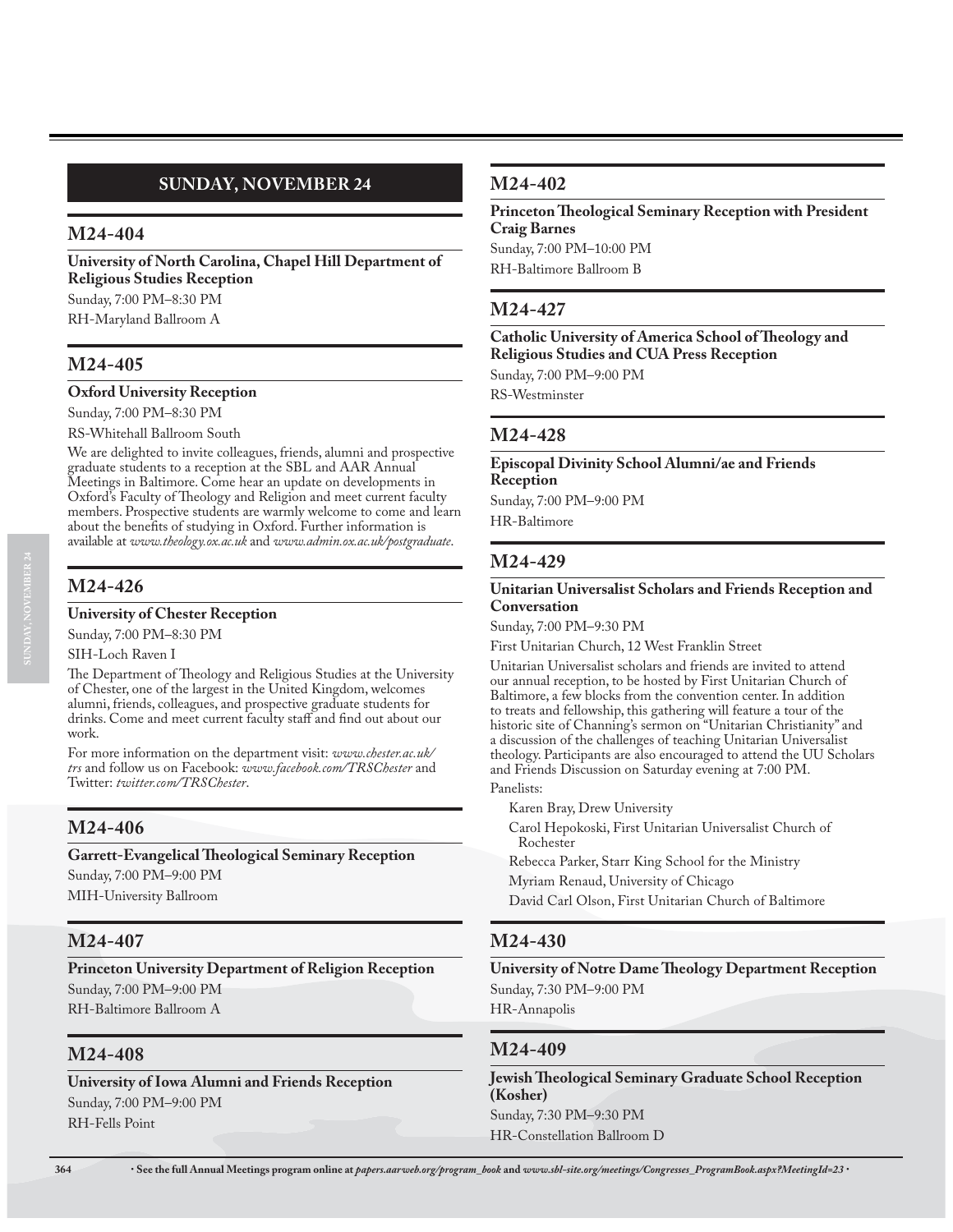## **M24-431**

### **Accordance Bible Software Reception**

Sunday, 7:30 PM–9:30 PM

Holiday Inn Inner Harbor Hotel Downtown 301 W. Lombard St. McHenry Room

Celebrating 20 years on the Mac and the new release on Windows, Accordance warmly welcomes you to an informal reception. Our users and friends are invited to meet the Accordance scholars and staff, and get to know other users.

## **M24-432**

#### **Durham University Department of Theology and Religion Reception**

Sunday, 8:00 PM–10:00 PM

HR-Frederick

Friends and alumni/ae of Durham University are warmly welcomed to the reception.

# **M24-433**

**Trinity Evangelical Divinity School Fellowship Reception** Sunday, 8:00 PM–10:00 PM RH-Mt. Washington

# **M24-434**

### **Loyola University, Chicago Reception**

Sunday, 8:00 PM–10:30 PM

#### HR-Constellation Ballroom F

All are welcome at the Loyola University Chicago Reception! The Cody Chair of Theology, the Joan and Bill Hank Center for the Catholic Intellectual Heritage, the Institute of Pastoral Studies, and the McCormick Chair of Catholic Moral Theology invite you to join us for refreshments, conversation, and a chance to explore the unique tradition of Catholic Jesuit education offered at Loyola University Chicago. The MA and PhD programs in the Department of Theology offer opportunities for both specialized and integrated learning, while the Hank Center's research and programming initiatives invite students and faculty alike into conversation about the many ways the Catholic tradition has influenced and impacted the world around us. Come and learn more about the ways the Hank Center, the Department of Theology, and Loyola University Chicago are working, in the Catholic Jesuit tradition, to prepare people to live extraordinary lives — in the academy and beyond!

# **M24-435**

### **Fortress Press**

Theme: **Paul and the Faithfulness of God: A Talk by N.T. Wright** Sunday, 8:00 PM–9:00 PM

SCC-International Ballroom A-B

Renowned biblical scholar N.T. Wright will discuss and answer questions about Paul's place in the theological and cultural development of the early church and how he established a new way of thinking about God to unite the communities he founded.

The place of Paul within the theological development of the early church cannot be exaggerated. Not only did he articulate the foundational statements in most areas which later became axiomatic — Christology, soteriology, eschatology and so on — but he developed what with hindsight we can call "Christian theology" as a new kind of discipline. It was related to, but far transcended, the "theology" of some philosophers on the one hand and the theological viewpoint of second-temple Jews on the other. Paul developed this new way of thinking about God, God's people and God's future — his three main categories — because only so could the communities he founded be united and holy, and such communities were themselves the central symbol of his early Christian worldview.

All this emerges when we place Paul within the context not only of the Jewish world of his day but also of the Greco-Roman worlds of philosophy, "religion" and politics. His central doctrines of God, salvation and the future, in each of which he developed central Jewish themes around the Messiah and the Spirit, must be understood within those complex worlds. Paul's refreshed-Jewish "theology" thus engaged with the totality of the "Gentile" world. Paul believed that the God of Abraham, Isaac and Jacob had acted shockingly, suddenly and dramatically — as had always been promised! — to deal with evil and inaugurate the new creation, characterized by reconciliation at every level and affecting every aspect of human corporate and individual life.

N. T. Wright is the former Bishop of Durham in the Church of England and one of the world's leading Bible scholars. He is now Research Professor of New Testament and Early Christianity at the University of St. Andrews and is a regular broadcaster on radio and television. He is the author of over sixty books, including *The New Testament and the People of God* (1992), *Jesus and the Victory of God* (1996), *The Resurrection of the Son of God* (2003), and his latest book, *Paul and the Faithfulness of God* (2013), all published by Fortress Press.

## **M24-436**

### **University of Michigan, Enoch Seminar Reception**

Sunday, 8:00 PM–9:30 PM RS-Brightons

## **M24-410**

Temple University Department of Religion's 50<sup>th</sup> Anniversary **Reception**

Sunday, 8:30 PM–10:00 PM

RH-Watertable Ballroom

### **Location Key:**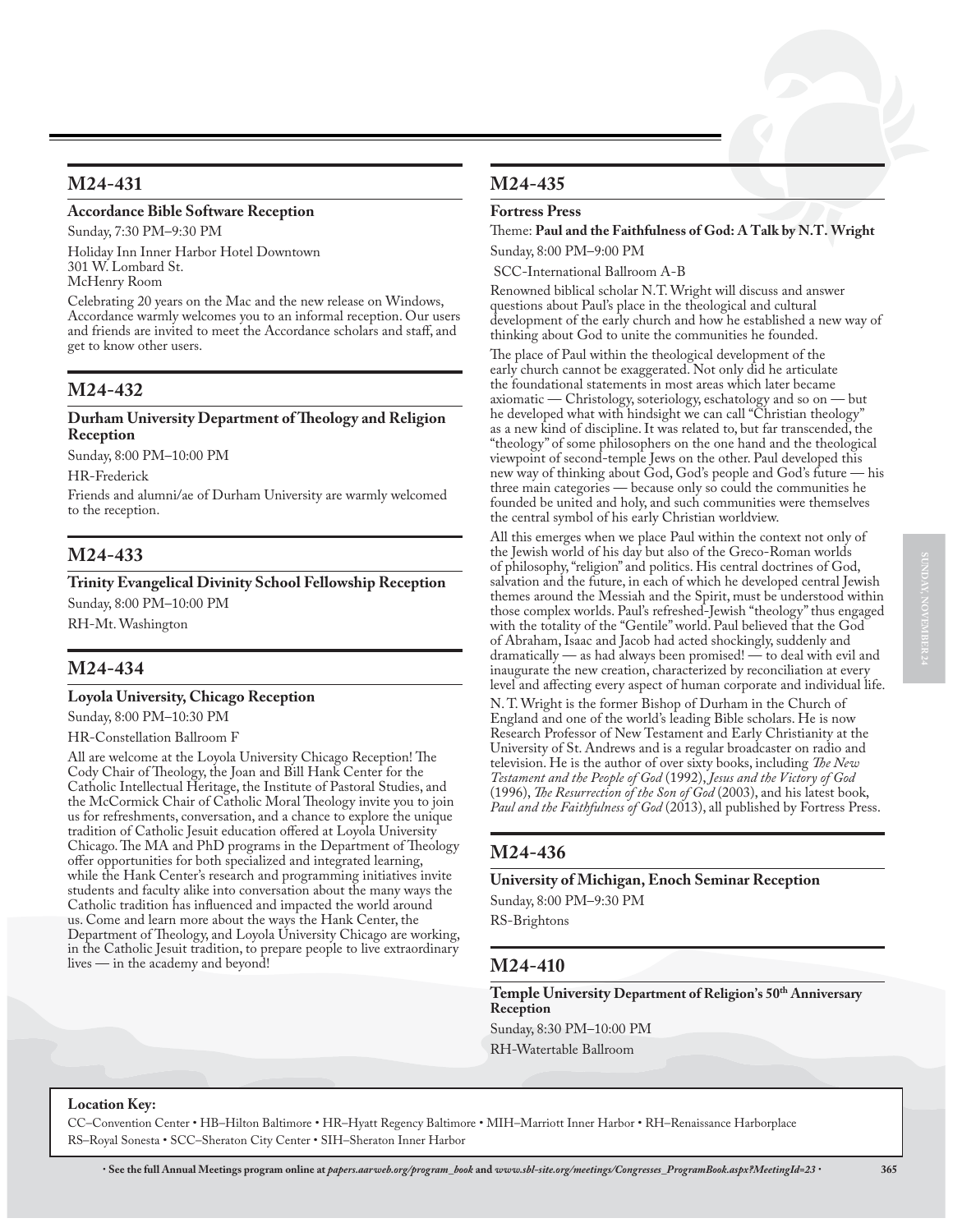# **SUNDAY, NOVEMBER 24**

## **M24-411**

**Brite Divinity School Reception** Sunday, 9:00 PM–10:30 PM MIH-Grand Ballroom East

## **M24-412**

**Vanderbilt University Alumni and Friends Reception** Sunday, 9:00 PM–10:30 PM RH-Maryland Ballroom C

## **M24-441**

**Southern Methodist University and Perkins School of Theology Friends Reception** Sunday, 9:00 PM–11:00 PM RH-Homeland

## **M24-413**

**Brown University Religious Studies Department Reception** Sunday, 9:00 PM–11:00 PM RH-Maryland Ballroom E

## **M24-414**

**Columbia University Religion Department Reception** Sunday, 9:00 PM–11:00 PM RH-Maryland Ballroom F

## **M24-415**

**Duke University Graduate Program in Religion Alumni Reception** Sunday, 9:00 PM–11:00 PM M&S Grill, 201 E. Pratt St.

## **M24-416**

**Emory University Graduate Division of Religion Reception** Sunday, 9:00 PM–11:00 PM RH-Maryland Ballroom B

## **M24-417**

**Florida State University Religion Reception** Sunday, 9:00 PM–11:00 PM MIH-Chesapeake

## **M24-418**

### **Scottish Universities Reception**

Sunday, 9:00 PM–11:00 PM SIH-Chesapeake II

The Scottish Universities: Aberdeen, Edinburgh, Glasgow, Saint Andrews and Highland Theological College, cordially invite alumni/ae, prospective students and friends to a combined reception to renew acquaintances, catch up on news, share a drink and discuss all the latest university developments. This year's reception is graciously sponsored by the Saint Andrews Society of Baltimore and their Past Presidents Heritage Scholarship (for more information: *www.standrewsbaltimore.org*).

## **M24-419**

**Union Theological Seminary Alumni and Alumnae Reception** Sunday, 9:00 PM–11:00 PM

SIH-Chesapeake III

### **M24-420**

### **University of Oslo Nordic Universities Reception**

Sunday, 9:00 PM–11:00 PM

SIH-Chesapeake I

Representatives from Finland, Sweden, Denmark, Iceland, and Norway will be presenting information about the latest research and educational possibilities.

## **M24-421**

**Johns Hopkins University Near Eastern Studies Reception** Sunday, 9:00 PM–11:00 PM RH-Federal Hill

## **M24-437**

**Boston University Reception** Sunday, 9:00 PM–11:00 PM HR-Constellation Ballroom E

## **M24-438**

#### **Fortress Press Reception**

Sunday, 9:00 PM–11:00 PM

SCC-International Ballroom D&F

Fortress Press welcomes AAR and SBL members, students, and colleagues to our reception celebrating the books and authors we have published in 2013. Join us for refreshment and conversation to honor our authors and their latest works.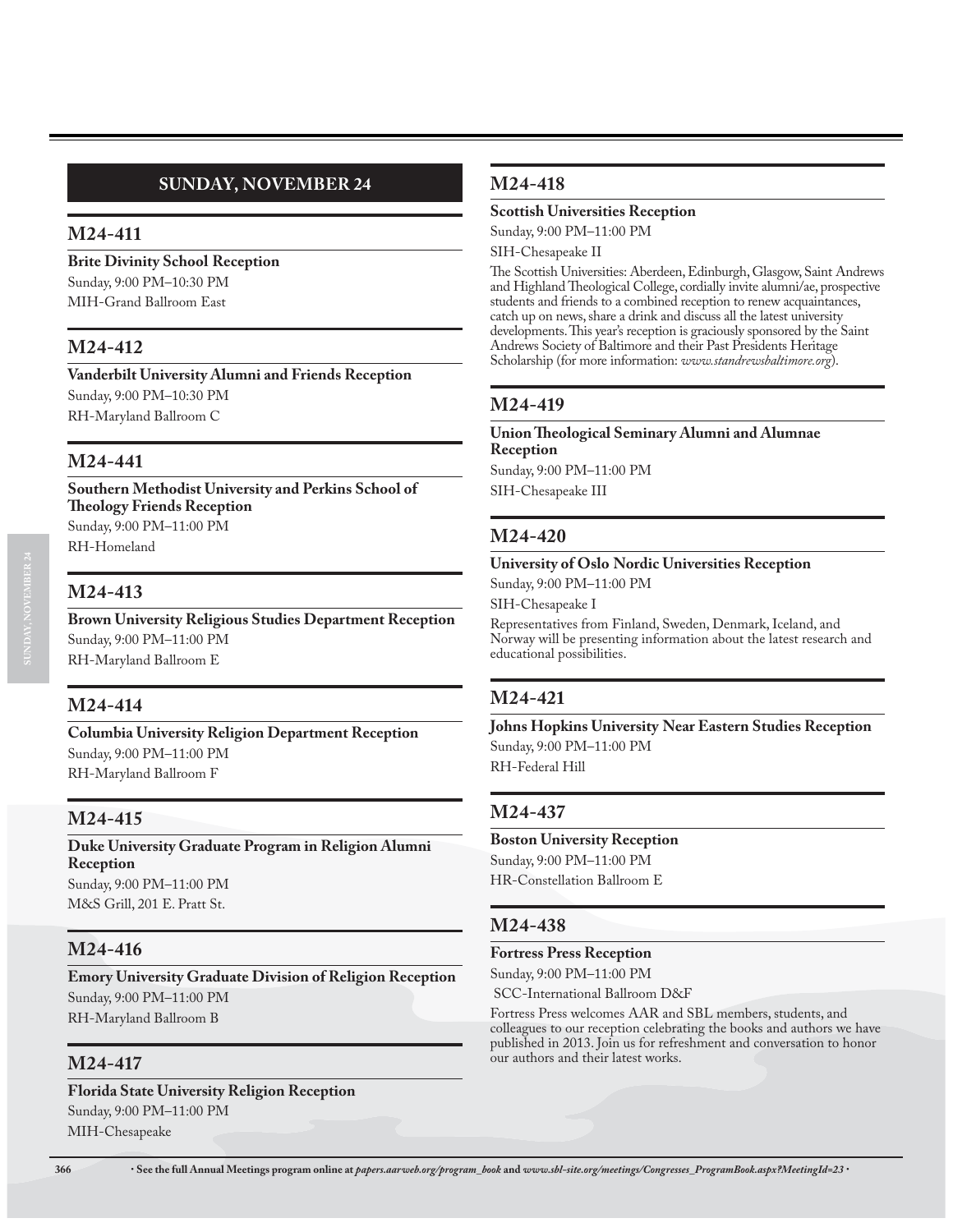## **M24-439**

### **University of Chicago Divinity School Reception** Sunday, 9:00 PM–11:00 PM HR-Constellation Ballroom B

## **M24-440**

**Drew Theological School Annual Alumni Gathering** Sunday, 9:00 PM–11:00 PM HR-President

# **MONDAY, NOVEMBER 25**

## **M25-1**

**Fuller Theological Seminary Alumni and Friends Breakfast** Monday, 7:00 AM–9:00 AM

MIH-University Ballroom

Mary Given, Fuller Theological Seminary, Presiding

We invite you to join us for an alumni and friends breakfast hosted by Mary Hubbard Given, Vice President of Alumni and Church Relations. Meet the new President of Fuller Theological Seminary, Mark Labberton, hear him speak, and there will be time for questions. Panelist:

Mark Labberton, Fuller Theological Seminary

# **M25-2**

### *Restoration Quarterly* **Breakfast**

Monday, 7:00 AM–9:00 AM MIH-Chesapeake

# **M25-5**

**Dead Sea Scrolls Foundation Annual Board of Advisors Meeting** Monday, 7:00 AM–8:30 AM

SIH-Sassafras

## **M25-6**

**Friends of Regent College** Monday, 7:00 AM–8:30 AM RH-Homeland

## **M25-7**

## *Religion* **Editorial Board Meeting**

Monday, 7:00 AM–9:00 AM RH-Watertable Ballroom A

# **M25-3**

### **Union Presbyterian Seminary Alumni/ae Breakfast**

Monday, 7:30 AM–9:00 AM

Miss Shirley's Café, 750 East Pratt Street

Come enjoy a scrumptious breakfast with your Union Presbyterian Seminary friends and colleagues, just a short walk from the Baltimore Convention Center at the infamous Miss Shirley's Café in Baltimore's Inner Harbor. President Brian K. Blount will be sharing an update on seminary programs, as well as introducing our newest faculty members Joshua Ralston, instructor of theology, and Christine Luckritz Marquis, assistant professor of church history. The cost for this orderoff-the-menu breakfast is \$15. Please register by November 19 here: *www.regonline.com/UPSemAlumBreakfast*. For questions contact Laura Lindsay at *llindsay@upsem.edu*.

# **M25-8**

### *Dead Sea Discoveries* **Editorial Board Meeting**

Monday, 7:30 AM–9:00 AM RH-Watertable Ballroom C

# **M25-4**

### **Alpha Christianity**

Monday, 8:00 AM–9:00 AM

HB-Chase

Glenn Holland, Allegheny College, Presiding

An open discussion and planning meeting, for those interested in the earliest Christianity (before the appearance of the Resurrection and Atonement doctrines) and its sources: the Didache, the Epistle of James, embedded hymns in Philippians and elsewhere, and the early layers of the Gospel of Mark. For background information, see *www. umass.edu/wsp/alpha/index*, or contact Bruce at *ebbrooks@research. umass.edu*.

# **M25-9**

**University of Chicago Divinity School Coffee with the Dean for Prospective Students**

Monday, 8:00 AM–9:00 AM RH-Watertable Ballroom B

### **Location Key:**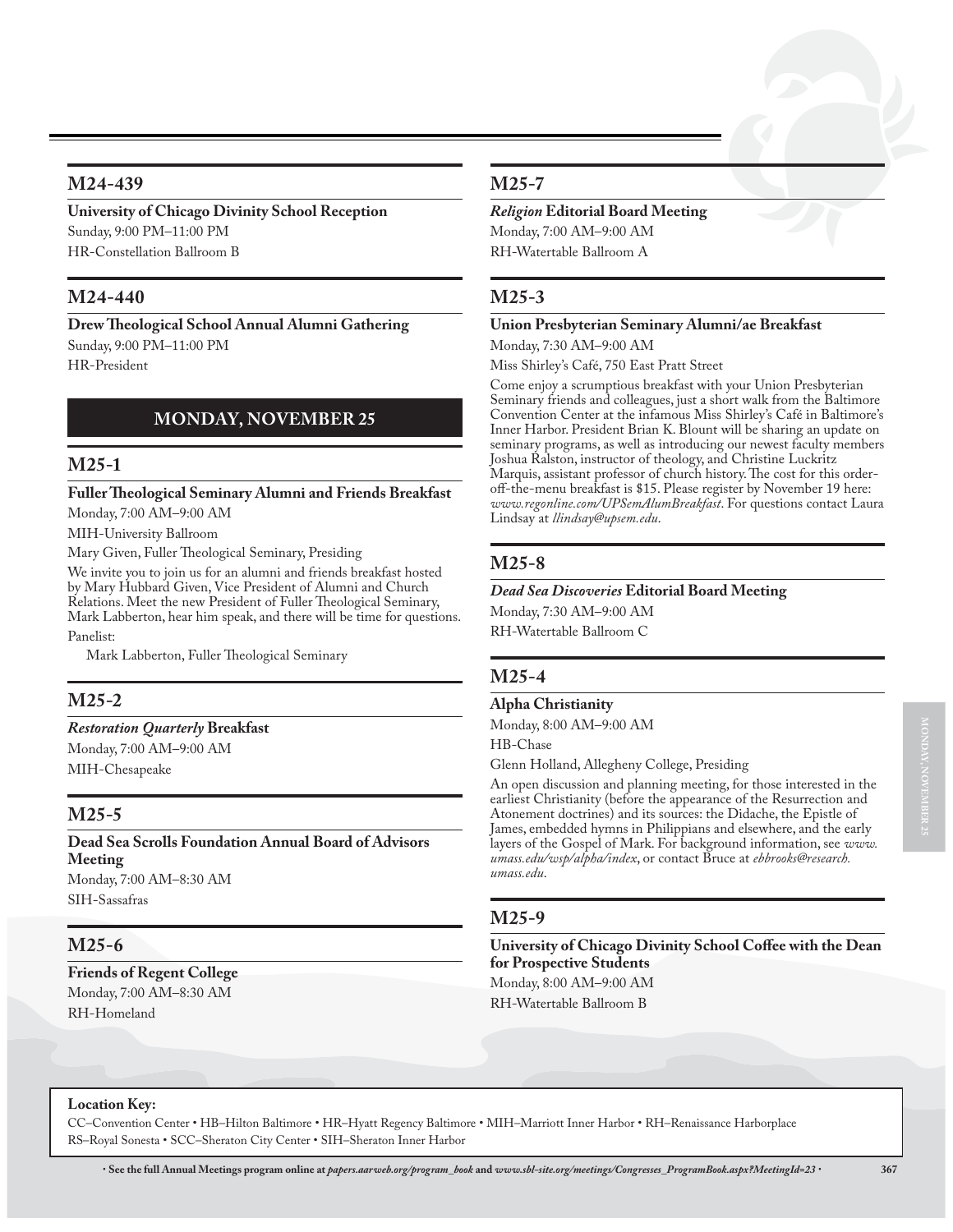# **MONDAY, NOVEMBER 25**

## **M25-100**

*Journal for the Study of Judaism* **and Supplements Editorial Board Meeting**

Monday, 11:30 AM–1:00 PM MIH-B & O Railroad

## **M25-101**

#### **Council on Foreign Relations**

Theme: **Ending the Practice of Child Marriage Luncheon**

Monday, 11:45 AM–1:00 PM

HR-Frederick & Columbia

The Council on Foreign Relations (CFR) Religion and Foreign Policy Initiative invites you to attend a luncheon conversation on "Ending the Practice of Child Marriage" featuring Rachel Vogelstein. Ms. Vogelstein is a fellow in the Women and Foreign Policy Program at CFR and an adjunct professor of women's human rights at Georgetown University. Ms. Vogelstein will discuss the religious and social challenges to ending child marriage, as well as consider the moral and strategic imperatives to be made by abolishing the practice. The luncheon conversation will take place in Maryland Salons, Frederick and Columbia, at the Hyatt Regency, connected by Skywalk to the Baltimore Convention Center. The event is free of charge, to register email *outreach@cfr.org* or call Rick Chilton at 1-212-434-9678. CFR's Religion and Foreign Policy Initiative seeks to connect with, and serve as a resource for, religious and congregational leaders, scholars, and thinkers whose voices are increasingly important to the foreign policy debate. Please visit us in the Exhibition Hall at Booth 253.

Panelist:

Rachel Vogelstein, Council on Foreign Relations

### **M25-200**

#### **Society for Pentecostal Studies**

#### Theme: **Hermeneutical and Ethical Readings**

Monday, 1:00 PM–3:30 PM

MIH-Stadium Ballroom 3

Robert Stallman, Northwest University, Presiding

Jon Bentall, Fuller Theological Seminary *Spirit, Intention and Discernment: Theological Interpretation in Conversation with Pentecostal Hermeneutics*

Jeffrey Lamp, Oral Roberts University *Jesus as Sanctifier: Creation Care and the Five-Fold Gospel*

Meghan D. Musey, McMaster Divinity College *The Ethics of Old Testament Narrative: Reading Reverently and Responsibly* 

## **M25-403**

#### **University of Bari Aldo Moro**

#### Theme: **Early Christianity in Apulia: Holy Places and Sacred Paths with an Italian Evening**

Monday, 6:30 PM–9:00 PM

RH-Maryland Ballroom D

Laura Carnevale, University of Bari Aldo Moro, Presiding

A team of scholars from the University of Bari "Aldo Moro" will speak about an Italian national project led by Universities of Bari, Enna, Padua and Rome on sanctuaries of historical and artistic interest in Gargano, a rural area characterized by its Karst landscape and its church-caves. The most important sites are located along the via sacra Langobardorum: the monumental complex of St. Matthew, the sanctuary of "Padre Pio" and St. Michael's church-cave in Monte Sant'Angelo. In addition, a presentation will be given on "Vetera Christianorum" — an Italian journal that has been devoted to Early Christian studies for 50 years — and on the Department of Science of Antiquity and Late Antiquity in Bari.

A reception for guests attending the meeting will also be held featuring images and tastes from Apulia, with special reference to the three sites inscribed into UNESCO World Heritage List: the above mentioned St. Michael's cave, Castel del Monte and Alberobello. Video presentations, photo exhibitions and refreshments from Apulia will bring to life Apulia's dark-green olive trees, its deep blue sea and its white houses, its sanctuaries, castles, manor farms, harbors and suggestive landscape.

Daniela Patti, University Kore of Enna and Ada Campione, University of Bari Aldo Moro

*FIRB Project: Sacred Sites and Archaeological Findings in Gargano (Apulia)*

Ada Campione, University of Bari Aldo Moro and Laura Carnevale, University of Bari Aldo Moro

*Vetera Christianorum: The Most Ancient Journal at the University of Bari*

Alessandra Campione, University of Bari Aldo Moro and Angela Laghezza, University of Bari Aldo Moro *Colours, Tastes and Images from Apulia*

### **M25-404**

#### **Elijah Interfaith Institute**

Theme: **Religious Genius: A New Category, A Growing Research and Teaching Agenda Introductory Meeting with the Support of the John Templeton Foundation**

Monday, 7:00 PM–8:30 PM

RH-Federal Hill

## **M25-401**

### **Claremont School of Theology/Claremont Lincoln University/Claremont Graduate University Reception**

Monday, 9:00 PM–11:00 PM

MIH-Grand Ballroom East

CGU, CST and Claremont Lincoln welcomes current and prospective students along with alumni, faculty and friends of the program to join us for our annual AAR and SBL Reception to celebrate our growing commitment to religious and biblical scholarship.